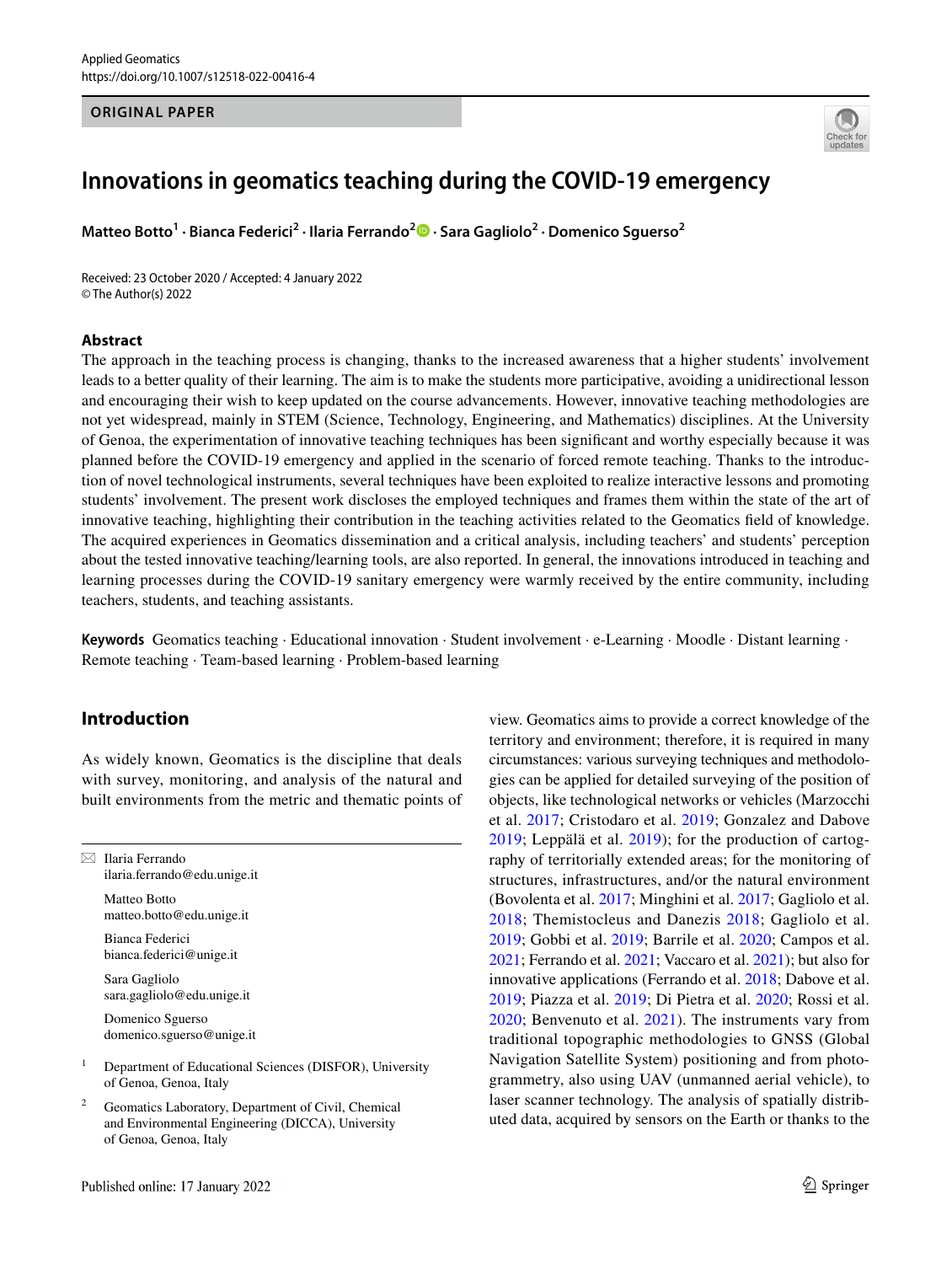elaboration of signals and images coming from satellites, could be performed in GIS (geographic information system). In addition, Geomatics uses statistical tools for the critical analysis of the measurement campaigns or observed data, to achieve reliable and verifable results, also by integrating diferent data sources, if possible and if necessary, according to the relevance of the survey. Geomatic education deals with an entire production process, from design and execution to elaboration and representation. The direct contact with the operational reality, the methodological approach, and the importance given to the quality analysis of the results make the geomatics approach useful also in diferent felds of knowledge.

In recent years, increasing interest has been addressed to the feld of innovative teaching techniques, to make the teaching process more efective and attractive and more student-centered. Within the Laboratory of Geodesy, Geomatics and GIS (hereafter, Geomatics Lab) of the University of Genoa, this issue has been approached quite in advance, as described in the "Geomatics teaching and dissemination" section, in relation to the so-called "Third Mission" (*Terza Missione*<sup>[1](#page-1-0)</sup>) of the University, for the diffusion and dissemination of knowledge in the society at diferent levels. In fact, what emerged from the "Third Mission" experiences was fundamental in extending the innovative educational approach even in the academic scenario, as described in the following. Also, innovative teaching is important to involve all the possible learning styles of the students (Kolb and Kolb [2005](#page-12-8)) and to contribute to the achievement of the Sustainable Development Goal n. 4 (Ensure inclusive and equitable quality education and promote lifelong learning opportunities for all) of the 2030 United Nations agenda.

At the beginning of the academic year 2019/2020, the Department of Civil, Chemical and Environmental Engineering (DICCA) of the University of Genoa has proposed to introduce innovative aspects of teaching, independently and in advance to the COVID-19 health emergency. This decision was coherent with the ongoing didactic innovation in Europe (noteworthy examples in Geomatics area are Kosmatin Fras and Grigillo [2016](#page-12-9); Martín-Romero et al. [2018](#page-12-10); Tucci et al. [2019](#page-13-5)) and to the wish of a more efective feedback and check about the understanding achieved by the students. The COVID-19 outbreak speeded up the ongoing evolution by requiring some changes to the pre-established schedule.

In Geomatics teaching, the experimentation involved both basic courses on Geomatics and GIS, and more specialized ones, dedicated, for example, to Monitoring techniques or to Photogrammetry and Remote Sensing. In order to introduce innovative tools in an incisive way, a collaboration was established between the Geomatics Lab and a high-level expert in teaching aspects. The initial need to describe the Geomatics peculiarities to this professional fgure, external to the Geomatics subjects, allowed to better defne the training objectives of the courses. Subsequently, salient points were identifed on which to focus the attention, mainly aiming to make the students understand the primary concepts of their training.

The present work is intended to describe new teaching strategies deployed in Geomatics disciplines, highlighting which novelties were already planned and what has been rapidly conceived and implemented adapting to the remote online teaching imposed by the COVID-19 outbreak. In the "Geomatics teaching and dissemination" section, a hint on previous experiences of our team in Geomatics teaching and dissemination is reported together with an overview on the innovative teaching techniques already applied in Geomatics teaching. The didactic strategies and tools applied in the 2019/2020 academic year are described in the "Adopted instruments and their relationship with the course's peculiarities" section. A critical analysis coming from teachers' and students' perception about the experimented didactic tools is presented in the "Teachers' and students' perception on the experimented innovative didactic tools" Sect. 4. Concluding remarks to our didactic experience are reported in the "Conclusions" section.

# **Geomatics teaching and dissemination**

This section proposes an overview of innovative teaching experiences in Geomatics ("Innovative didactics in Geomatics disciplines" section) and on the previous experiences carried out by the Geomatics Laboratory of Genoa University before the COVID-19 sanitary emergency that required forced distance learning ("Previous dissemination experiences of the Geomatics Lab" and "A virtuous cycle: practical activities for didactics and didactics as inspirations for future research and work" sections).

#### **Innovative didactics in Geomatics disciplines**

Innovative didactic techniques have already been tested and applied on STEM (Science, Technology, Engineering, and Mathematics) disciplines and on Geomatics teaching. The several experimented techniques, ranging from PBL (problem-based learning) and PBeL (problem-based e-learning) to CBL (challenge-based learning), from FC (fipped classroom) to LBD (learning by doing), have the common fnal aim of easing the learning process, mainly in relation to

<span id="page-1-0"></span><sup>&</sup>lt;sup>1</sup> The term "Third Mission" refers to all the activities of scientific, technological, and cultural transfer and productive transformation of knowledge, through which universities activate processes of interaction with the society, aiming to promote the economic and social growth, so that knowledge becomes a crucial instrument in obtaining economic, social, and cultural benefts and growth.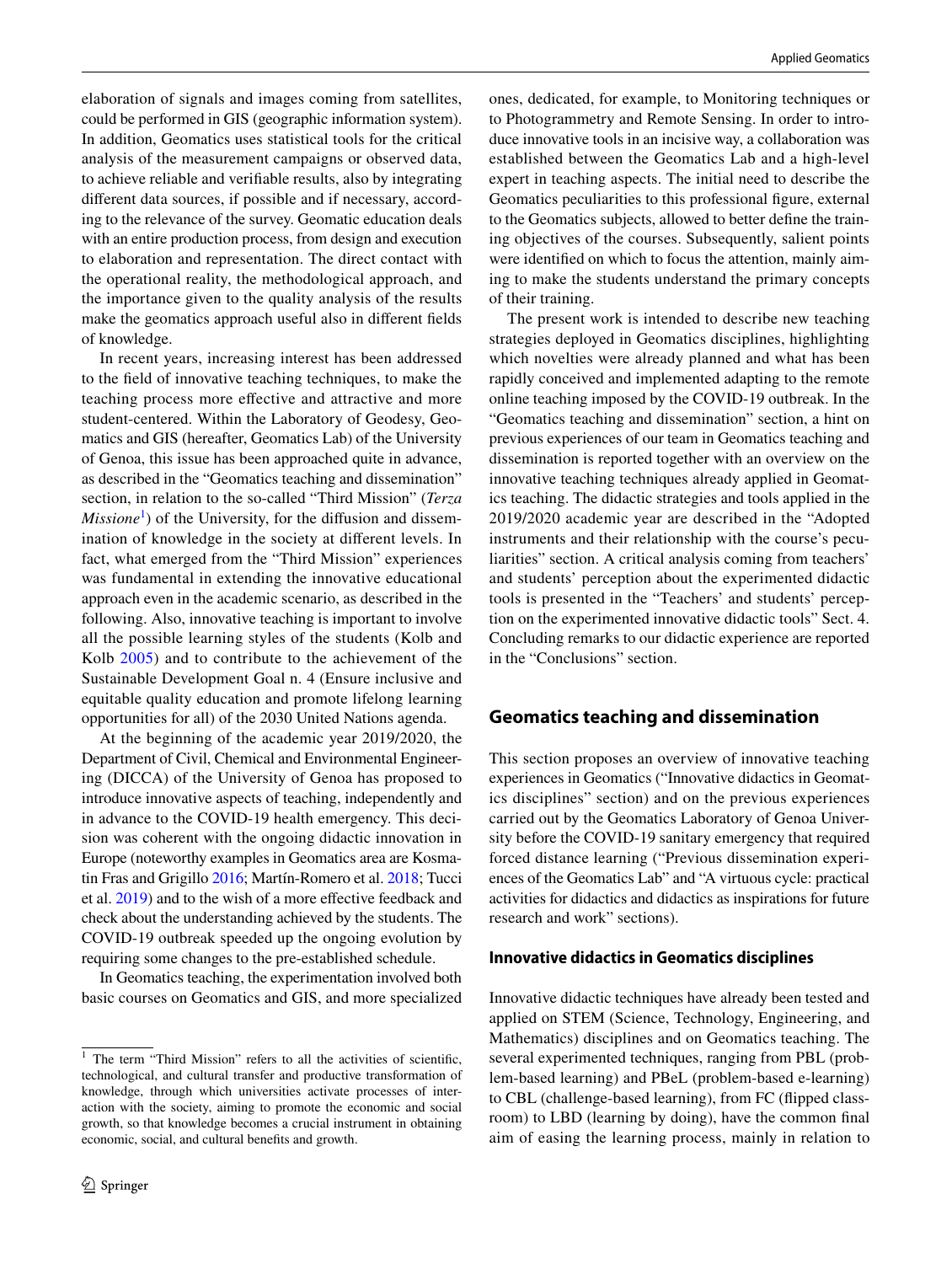the more difficult theoretical concepts, and to make students more and more interested and passionate in the Geomatics disciplines. Indeed, on the one hand, the overall public is gaining interest on Geomatics, mainly in the activities involving the survey, i.e., laser scanning, photogrammetry, and GNSS, also thanks to the spreading of mass-market technological instrumentation, and, on the other hand, it seems necessary to attract students in pursuing STEM study courses. As a matter of facts, the innovative didactic techniques could play a key role in catching the young generations' attention, proposing a non-standard way of learning and stimulating them to enroll in science degree courses, that suffer from a lower number of students in the last years with respect to human sciences study courses (Becker [2010](#page-11-7)).

In the recent years, several virtuous examples to introduce the main concepts of Geomatics disciplines have been successfully carried out, which addressed to students (Gil-Docampo et al. [2019;](#page-12-11) Tucci et al. [2019](#page-13-5)), technicians (Tucci et al. [2018\)](#page-13-6), and non-specialist public (Bonacini et al. [2015](#page-11-8); Ortiz-Sanz et al. [2021](#page-13-7)). In this context, mainly photogrammetry has gained more and more popularity, also thanks to the spread of "toy drones" and automatic photogrammetric software (desktop, mobile app, and online), that allow the users to obtain realistic and pleasant 3D models without the necessity of knowing the basic concepts of photogrammetry but only taking pictures in the appropriate way, at least paying attention to the overlapping of images and the light conditions (Tucci et al. [2020\)](#page-13-8). This produces two effects: (1) people become more and more interested and involved in these topics because of the spreading of low-cost hardware and software solutions for managing the entire photogrammetric process and its perceived easiness, from scene capturing to 3D model reconstruction; (2) the theoretical concepts remain unknown and are rarely deepened, producing an increasing gap between theory and application of photogrammetry and, in the worst cases, a trivialization of the entire photogrammetric process. Moreover, the bigger criticality from the geomatic point of view is the lack of parameters associated to the fnal model to describe its quality, demonstrating the lack of awareness of need to control the quality of the outputs.

The main resistance in studying and deepening Geomatics concepts comes from the perceived hostility and complexity of the topics, which are often considered too theoretical or specialized. In this sense, innovative didactic methods, concerning both teaching–learning processes (König et al. [2012](#page-12-12); Tucci et al. [2020](#page-13-8)) and introduction of technological devices (Mills [2015](#page-13-9); Luhmann [2016](#page-12-13); Ortiz-Sanz et al. [2021\)](#page-13-7) are benefcial in making people approach geomatics topics in a smoother and more engaging way and in moving the role of the teacher to facilitator of the learning process, reducing the gap between teacher and students. Moreover, the learning strategies that promote collaboration and direct interaction between students have the further advantage of helping them in building and strengthen their soft skills: teamwork, communication, problem-solving, creativity.

The proposed innovative teaching–learning methodologies resulted extremely useful also during the COVID-19 sanitary emergency (Hebebci et al. [2020](#page-12-14)), allowing a more globalized and fexible access to knowledge, without limits of time (the lessons are typically registered, so that a student can watch them anytime) and space (the lessons can be followed in any place, without being necessarily in the classroom, provided that the internet connection is available). The introduction of the innovative methodologies before the forced distant teaching and learning due to COVID-19 outbreak was particularly fruitful because the students and the teachers were already prepared to the new approach and quite used to employ the technological instruments. This is even more favorable in sight of the new trend of blended learning that couples the traditional frontal lesson setting and the use of e-learning contents, i.e., interactive textbooks, videos, webinars, and online tutorials, to improve the teaching efectiveness and to increase the students' engagement, also with the advantage of a smarter and more fexible accessibility and smoother way of updating the courses materials with respect to traditional printed textbooks and lecture notes.

It must be noted that the innovation in Geomatics teaching, and in all the STEM disciplines, is an ongoing process. It is evident that it is not only related to the introduction of technological devices, e.g., computers, tablets, and mobile phones, just to access the lessons materials or to take notes, but it involves the entire teaching–learning paradigm in a more appealing, engaging, and efective way. In this context, the technological devices act as didactic tools that can be used in Geomatics feld exploiting their embedded sensors (Tucci et al. [2020](#page-13-8)) and transforming the mobile device in a measurement tool (Ortiz-Sanz et al. [2020\)](#page-13-10) that can help the teachers in fnding new strategies for transmitting the fundamental concepts of geomatics disciplines.

# **Previous dissemination experiences of the Geomatics Lab**

The experimentation of new educational strategies by the Laboratory of Geomatics of Genoa University started with several workshop offered to different audiences, mainly dedicated to the altitude measurement and to the photogrammetric technique. They were proposed during didactical events for kids (*UniversiKids*[2](#page-2-0) ), cultural festivals for students from primary to high schools (*Festival del Mare*<sup>[3](#page-2-1)</sup>),

<span id="page-2-0"></span><sup>2</sup> <http://kids.unige.it/>

<span id="page-2-1"></span><sup>3</sup> <http://festivaldelmare.unige.it/>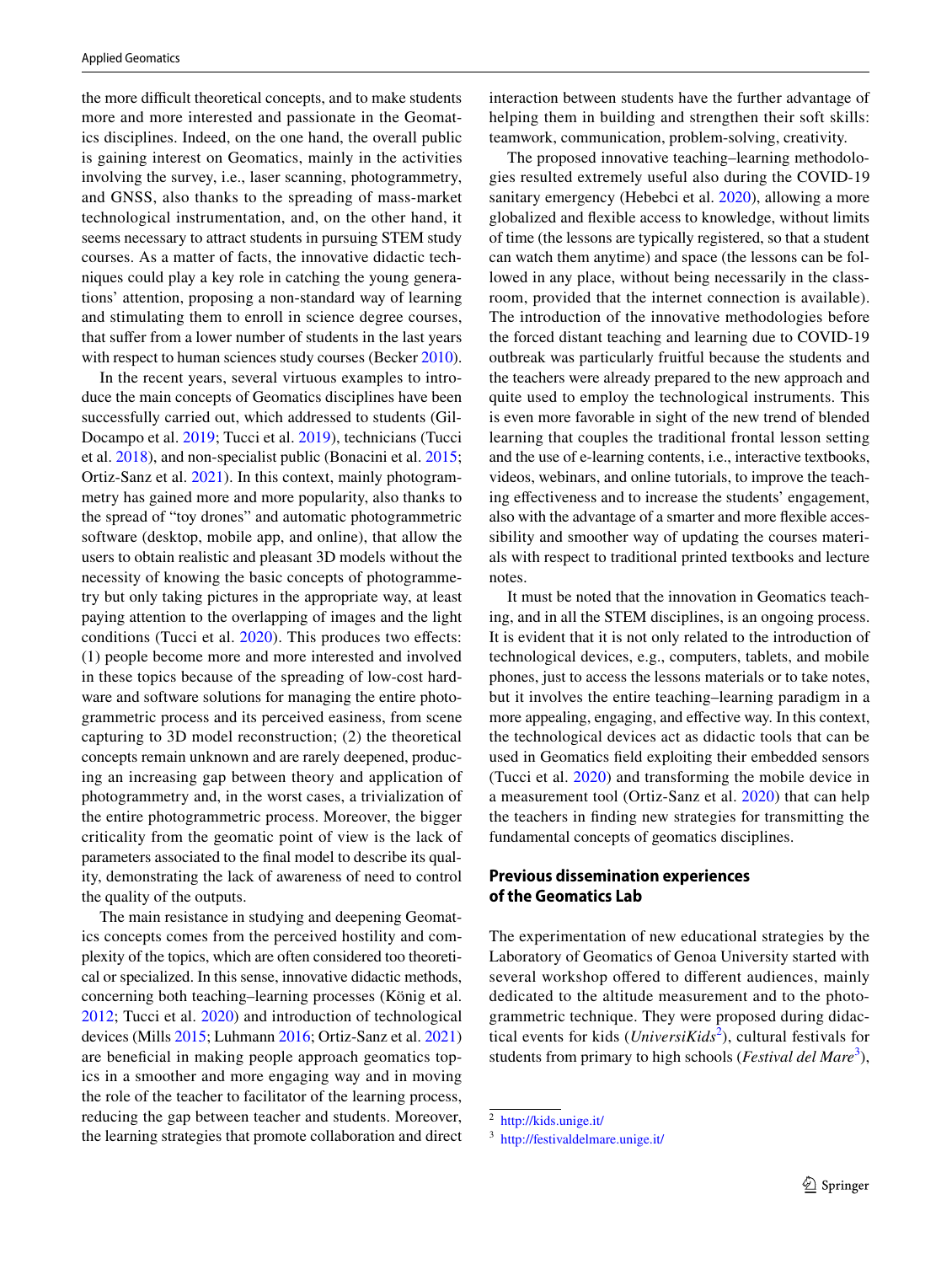# **Bloom's Taxonomy**



and for general public (*Notte Bianca di Savona*), in addition to seminars for citizens (*Pint of Science*, [4](#page-3-0) *Mercoledì*  Scienza by Amici dell'Acquario<sup>[5](#page-3-1)</sup>), for university students, for senior ("Third Age") university students, and for professionals (Sguerso et al. [2020](#page-13-11)). The educational activities contemplated a theoretical part, where the objectives and motivations were introduced by using posters, videos, and explanations to clarify the main concepts. A more practical part followed, including short experiments and experiences accompanied by a full scientifc explanation. Therefore, it could be assimilated to the teaching strategy of problembased learning (PBL), as described in the "PBL—problembased learning" section.

<span id="page-3-4"></span>**Fig. 1** The learning pyramid by the Bloom's Taxonomy

Such experiences strongly showed the audience's wish to be an active part of the learning process, as well as the necessity to focus on the public needs using easily understandable language, practical examples, clear explications, closeness to social needs, and high emotional involvement. Moreover, the contribution of high school students in internship at the University (the so-called *Alternanza Scuola-Lavoro*, [6](#page-3-2) *AS-L*, literally "*School-Work*  Alternation", evolved on 4<sup>th</sup> September 2019 in *Percorsi per le Competenze Trasversali e per l'Orientamento,*[7](#page-3-3) *PCTO*, literally "*Paths for Transversal Skills and Orientation*"), who were involved in the preparation and management of the events, was highly constructive and productive. They felt as an active part of the learning process, relying both on their previous knowledge and

critical thinking and collecting and retransmitting the learned concepts.

Therefore, it can be stated that the mentioned events have involved three diferent types of stakeholders. The frst is the public, who is entertained and made curious to understand the basic scientifc concepts, starting from intuitive considerations and questions of the audience itself. The second is represented by high school students on internships at the university and involved in the events, having the chance to improve their soft skills, such as communication, teamwork, problem-solving, and creativity. Finally, the third kind of stakeholders is represented by the members of the Geomatics Lab, who beneft from the didactic experimentation, being aware that "the best way to learn is teaching."

This last sentence is confirmed by the famous Bloom's Taxonomy (Anderson and Krathwohl [2001\)](#page-11-9). Knowledge is at the basis of these six cognitive processes, as Fig. [1](#page-3-4) shows. By climbing the pyramid from its base, the learning method becomes more and more interactive, and students' skills increase. The activities at the top require the students to be more active (like doing a presentation or managing work in groups) and potentially promote more significant learning. This happens because the teacher does not simply ask to "remember" something, but to "understand" it, to "apply" the concept in new context, to "analyze" and "evaluate" the results, and eventually to "create" an original work. In particular, teaching to other groups requires a thorough understanding of the subject, not only by remembering concepts, but by looking for answers to possible questions. On the contrary, the activities at the basis of the pyramid are more passive and require less involvement of the students.

<span id="page-3-0"></span><sup>4</sup> <https://pintofscience.it/>

<span id="page-3-1"></span><sup>5</sup> <https://www.amiciacquario.ge.it/>

<span id="page-3-2"></span><sup>6</sup> <http://www.istruzione.it/alternanza/>

<span id="page-3-3"></span><sup>7</sup> [https://www.miur.gov.it/web/guest/-/linee-guida-dei-percorsi-per](https://www.miur.gov.it/web/guest/-/linee-guida-dei-percorsi-per-le-competenze-trasversali-e-per-l-orientamento)[le-competenze-trasversali-e-per-l-orientamento](https://www.miur.gov.it/web/guest/-/linee-guida-dei-percorsi-per-le-competenze-trasversali-e-per-l-orientamento)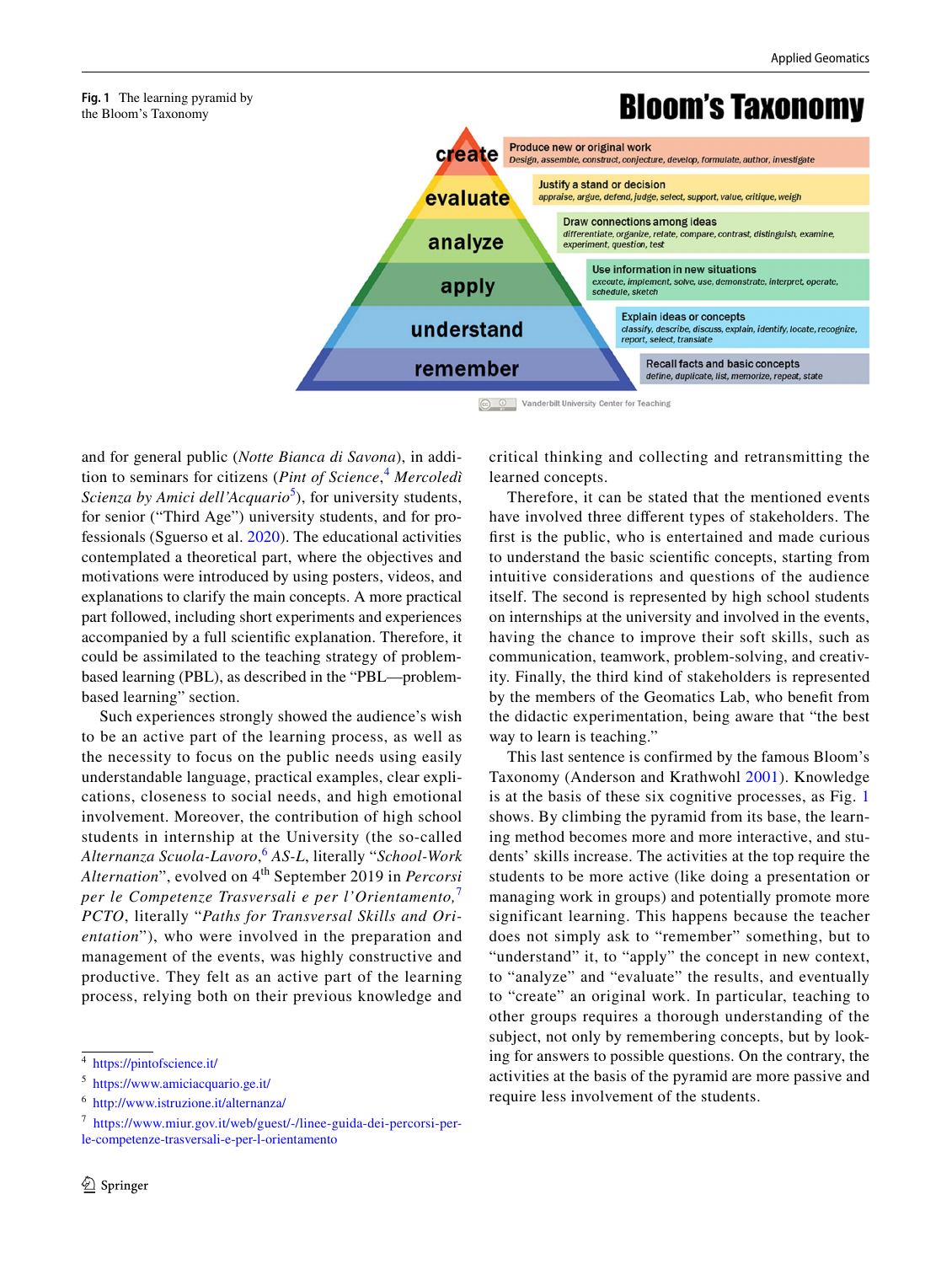# **A virtuous cycle: practical activities for didactics and didactics as inspirations for future research and work**

The combination of theoretical and practical approaches plays a relevant role in Geomatics courses, whether the focus is on surveying techniques or spatial data management. It involves many specifc competences and, at the same time, requires a careful critical analysis of the entire process, quantifying the accuracy of each step, from the design to the 2D/3D representation of the results. Hence, practical activities, typically led in outdoor environment for the survey campaigns and in computer classroom for the processing of data and for GIS analysis, are considered particularly useful for learning the topics addressed in class, approaching their practical application, and for acquiring the necessary sensitivity.

Over the years, Geomatics teachers at the Genoa University have always been used to combine the theoretical lessons with laboratory/practical experience, paying particular attention in providing to the students such knowledge and skills suitable to face geomatics issues, in coherence with the recent research developments and achievements concerning software packages, instrumentation, and strategies.

The participation of students in a survey campaign allows them both to highlight best practices and key issues in planning operations and data collecting and to analyze the challenging features and aspects related to the proposed scenario, which is typically a real site chosen according to the specifc feld of interest (e.g., architectonic, structural, environmental) for the students with a higher level of preparation, i.e., Master's Degree courses.

During the post-processing phase, accomplished in laboratory by means of specifc software packages, e.g., for photogrammetric purposes (Agisoft Metashape©), for point clouds management (CloudCompare), or for GIS analysis (GRASS GIS and QGIS), the students are initially guided to learn the criteria by which they can achieve the expected result. Then the students are required to form small groups (from 2 to 4 persons) and produce a technical report on the practical activities carried out. The presentation of this report and its critical discussion during the fnal examination is considered preparatory to the students' future working life, enabling them to better acquire the ability to share ideas and work as a team. Moreover, in photogrammetric experiences, where all the participants start with the same datasets, the chance of comparing the results of diferent groups of students, that are usually slightly diferent due to the personal interpretation of the guidelines provided by the teachers, let the achievement of a sort of benchmark.<sup>[8](#page-4-0)</sup>

The students' attendance at dedicated survey campaigns is often inspiring them to further deepen geomatics topics in their thesis, both for professional and research future perspectives. They acquire skills in managing the entire workfow, from the initial planning to the fnal production of the required outputs, presenting their results in a conscious way.

Furthermore, the didactic experience goes hand in hand with the opportunity for the teachers to submit to the students their research outcomes for multiple purposes, like testing and validating procedures, applying tools for specifc tasks, and giving birth to a virtuous cycle in which all the working areas are compenetrating and integrated. In the specifc case, the application of tools born within the Geomatics Laboratory has been proposed, like G4M (GNSS for Meteorology; Ferrando [2017](#page-12-15)) for producing 2D maps of the water vapor content in GIS environment, U.Ph.O. (Unmanned Photogrammetric Office; Passoni [2019](#page-13-12)) for unmanned aerial vehicle (UAV) mission planning specifcally addressed to the estimation of the expected accuracy based on a network simulation, MAGO (Adaptive Mesh for Orthophoto Generation; Gagliolo [2021\)](#page-12-16) for the obtainment of high-resolution orthophotos of adjacent walls, r.inund. fluv, plugin of GRASS GIS for flood-prone areas evaluation (Marzocchi et al. [2014\)](#page-12-17), and an Integrated Hydrological Geotechnical model implemented in GRASS GIS for evaluation of areas susceptible to landslide triggered by rainfalls (Bovolenta et al. [2017\)](#page-11-1). In all these cases, the students have been involved, so far individually, to take a primary role in performing validation tests and practical experimentations.

# **Adopted instruments and their relationship with the course's peculiarities**

Geomatics teachers at the Genoa University have expressed interest in innovative methodologies so to involve students more closely during the courses and to allow them to verify the acquisition of the main concepts, to be better prepared for the professional life (simulated during the fnal examinations). Hence, in the 2019/2020 academic year, several innovative teaching tools have been identifed and proposed, taking care not to weigh down the cognitive load of the students. The used tools are introduced in the following dedicated sections.

The experimentation involved the following courses, whose main features are summarized in Table [1](#page-5-0): Geomatics, Geomatics for Monitoring, Operative GIS Tools, Numerical Cartography and GIS, and Photogrammetry and Remote Sensing. Note that both the GIS courses ("Operative GIS Tools" and "Numerical Cartography and GIS") involve students coming from diferent felds and study courses, demonstrating once again the multi-disciplinarity of Geomatics

<span id="page-4-0"></span><sup>&</sup>lt;sup>8</sup> <https://www.isprs.org/education/benchmarks.aspx> and its applications.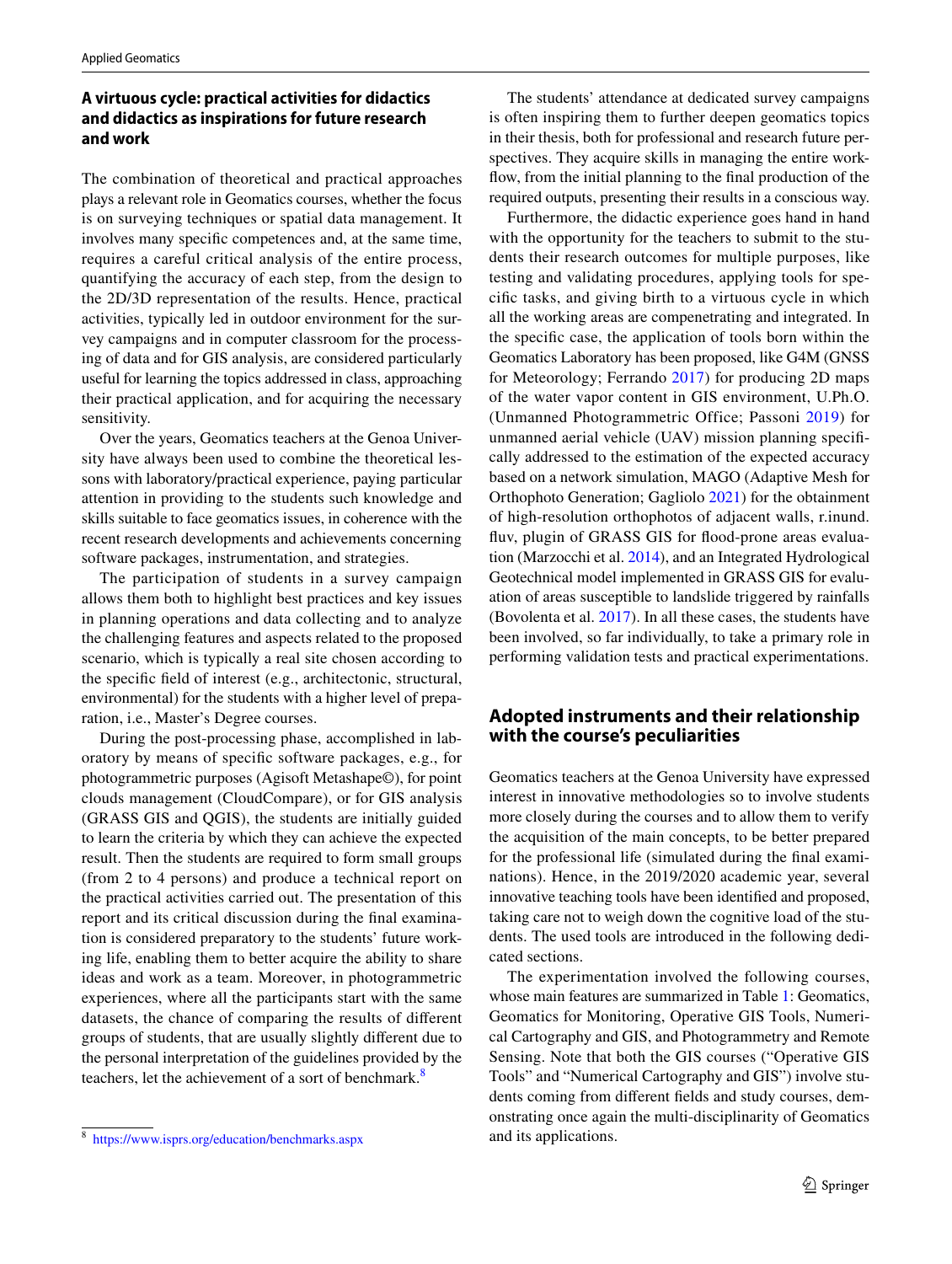<span id="page-5-0"></span>

|  |  |  |  |  |  |  |  |  |  | <b>Table 1</b> Geomatics courses involved in innovative teaching experimentation during academic year 2019/2020 |  |
|--|--|--|--|--|--|--|--|--|--|-----------------------------------------------------------------------------------------------------------------|--|
|--|--|--|--|--|--|--|--|--|--|-----------------------------------------------------------------------------------------------------------------|--|

| Course                            | Type of course | Year                | Study course                                                                       | Number<br>of stu-<br>dents |
|-----------------------------------|----------------|---------------------|------------------------------------------------------------------------------------|----------------------------|
| Geomatics                         | Core           | 2 <sup>nd</sup> BSc | Civil and Environmental Engineering                                                | 60                         |
| <b>Operative GIS Tools</b>        | Elective       | $3rd$ BSc           | Civil and Environmental Engineering<br>Architectural Science<br>Geological Science | 30                         |
| Geomatics for Monitoring          | Elective       | $2nd$ MSc           | Civil Engineering                                                                  | $\leq 5$                   |
| Numerical Cartography and GIS     | Core           | $2nd$ MSc           | Environmental Engineering<br>Hydrography and Oceanography                          | 60                         |
| Photogrammetry and Remote Sensing | Advanced       | $2nd$ MSc           | Hydrography and Oceanography                                                       | 5                          |

**DETE DI MICHDA OIGOTIQUE** ETRF2000-2008 osizior<br>VOGLIO EQUIPOTENZIALE DEEINIZIONI **SPAZIO STAZIONI PERMANENT FISSARE PUNTI RIFERIMENTO LOCALIZZAZIONI DISLIVELLI** SUPERFICI EQUIPOTENZIALI **CONNESSIONE** CHE GEOIDE GLOBALIZZAZIONE STAZIONI UNIVOCO *<u>PIEEPIMENTO</u>* **COORDINATE PUNTL DERIVARE REFERENCE FRAME PROGRESSIVITTA** TUTT **DATUM REALIZZAZIONE RETI TOPOGRAFICHE** 

<span id="page-5-8"></span>**Fig. 2** Example of a Word Cloud of a Geomatic lesson

#### **Instant poll**

Instant poll tools (or classroom questions) are training assessment methods to be used in classroom during the lesson, often associated with traditional training methods such as face-to-face teaching, to stimulate student motivation and involvement. These tools stimulate students to refect on the content of the lesson without being passively subjected to it and can help in highlighting unclear aspects and improve learning. The methodology typically consists in showing a question on a just covered topic (or covered in a previous lesson) using an online polling platform that allows to show the distribution of the answers in real time. Before giving the solution, the teacher stimulates discussion with and among the students.

During the GIS courses, the instant poll was used to stimulate a discussion between teacher and students on the most important and difficult concepts. With the inter-active web tool Wooclap,<sup>[9](#page-5-1)</sup> the teacher easily builds questions for students, using several question styles such as open questions,<sup>[10](#page-5-2)</sup> Word Cloud,<sup>11</sup> matching,<sup>[12](#page-5-4)</sup> multiple choice,<sup>13</sup> find a number, $14$  and sorting.<sup>15</sup> Questions concerned geographical data defnitions and formats, scale, and accuracy of cartography, planimetric and altimetric reference systems, most popular Datums, DTM (digital terrain model), digital image resolutions, database structure, and GeoWebServices. At the beginning of each theoretical lesson, the teacher activated the tool via web and asked students to live answer few questions related to the previous lesson. The answers were anonymous; therefore, the students cannot be evaluated. The teacher then shared and discussed with the students the given answers or their statistics, indicating which ones were correct. In this way, the students are more stimulated to follow the lessons carefully, being able to check the level of understanding and completeness of their own learning.

In Geomatics courses, the approach was slightly diferent. The teacher activated the specifc tool Word Cloud at the end of each lesson, so to live ask to the students to cite the main

<span id="page-5-1"></span><sup>9</sup> <https://www.wooclap.com/>

<span id="page-5-2"></span><sup>&</sup>lt;sup>10</sup> The respondent has to briefly answer to a question.

<span id="page-5-3"></span> $11$  The respondent answers to a question with few significant words; the result is represented as a cloud that enhances the more frequently written words, so that Word Cloud graphically represents keywords.

<span id="page-5-4"></span> $\frac{12}{12}$  A list of questions/items is provided, along with a list of corresponding answers. The respondent must "match" the correct answers with each question.

<span id="page-5-5"></span><sup>&</sup>lt;sup>13</sup> The respondent chooses the correct answer within a given list of possible answers.

<span id="page-5-6"></span><sup>&</sup>lt;sup>14</sup> Similar to a short-answer question, with a numeric result.

<span id="page-5-7"></span><sup>&</sup>lt;sup>15</sup> The respondent has to order the given items, such as the cartographic product according to their scale.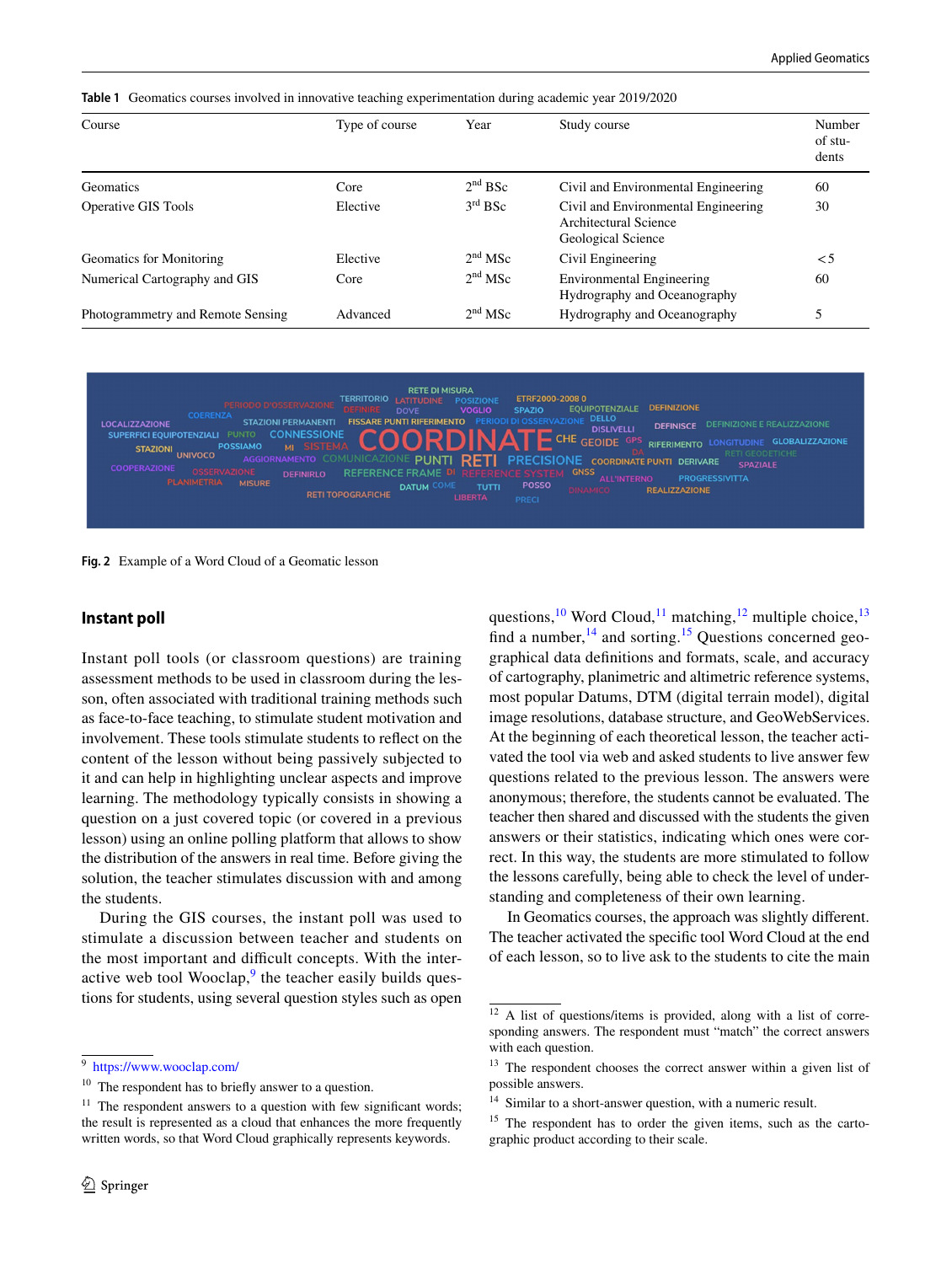<span id="page-6-0"></span>**Fig. 3** Results of an instant poll using "Matching" question style in a GIS lesson

|                           | Altimetry<br>The most frequent answers are        |                                                         |
|---------------------------|---------------------------------------------------|---------------------------------------------------------|
| <b>Ellipsoidal height</b> | $\div$ 17 $\Delta$ $\rightarrow$                  | height provided during a GPS/GNSS survey                |
| <b>Orthometric height</b> | $\leftarrow$ 13 $\stackrel{\bullet}{\rightarrow}$ | height to use because it is linked to the gravity field |
| <b>Geoid ondulation</b>   | $\leftarrow$ 13 $\Delta$ $\rightarrow$            | not insignificant height                                |
| <b>Orthometric height</b> | $\leftarrow$ 52 $\rightarrow$                     | not insignificant height                                |
| <b>Geoid ondulation</b>   | $\leftarrow$ 52 $\rightarrow$                     | height to use because it is linked to the gravity field |
| <b>Orthometric height</b> | $\leftarrow$ 12 $\rightarrow$                     | height provided during a GPS/GNSS survey                |
| <b>Ellipsoidal height</b> | $\leftarrow$ 12 $\rightarrow$                     | height to use because it is linked to the gravity field |
| <b>Ellipsoidal height</b> | $\leftarrow$ 12 $\rightarrow$                     | not insignificant height                                |

concept of the lesson. The answers were used by the teacher at the beginning of the following lesson to reintroduce the topics, reorganizing the cloud of words.

Examples of a Word Cloud created during a Geomatic lesson and the results of an instant poll using "Matching" question style during a GIS lesson are reported in Figs. [2](#page-5-8) and [3](#page-6-0), respectively.

#### **Quiz**

The quiz activity can represent a valid aid to verify the learning process, both from teacher's and students' sides, allowing the students' evaluation and self-assessment (Hattie [2009\)](#page-12-18). The use of quizzes is a part of the methodology called *interactive sequential instruction*, and their efficacy is based on the theory of *cognitive load* (Sweller [1988](#page-13-13); Clark et al. [2006](#page-11-10)) that affirms the importance of basing the didactic on the level of expertise of the students, suggesting to consider the limits of the working memory to develop the opportunities of comprehension and learning.

The Quiz was frstly introduced in the Photogrammetry and Remote Sensing course, and afterwards it was employed also in the Geomatics for Monitoring course, roughly exploiting the same questions on photogrammetry topics. The quizzes were designed, built, and distributed through the Moodle<sup>16</sup> course page, exploiting its capability to create quizzes comprising questions of various styles.

The criteria underlying the quiz creation can be summarized as:

- Covered topics
- Number of quizzes and questions
- Question styles (true/false, multiple choice, etc.)

| The rotation matrix is                                 |
|--------------------------------------------------------|
| Select one:<br>a. diagonal<br>$\circ$                  |
| $Ob$ . orthogonal                                      |
| $O$ c. identical<br>d. orthonormal<br>$\left( \right)$ |
| e. symmetric<br>$\circ$                                |
|                                                        |

<span id="page-6-5"></span>**Fig. 4** Multiple-choice question through Moodle quiz during the Photogrammetry and Remote Sensing course

- Questions weighting, maximum grade for each quiz, and marks
- Quiz accessibility and restrictions

All the criteria were explained and motivated to the students.

Four quizzes were conceived and proposed at the end of likewise didactic units. The quizzes consisted of fve questions each, concerning the main themes addressed during the lessons. Several types of questions styles were proposed: multiple choice, matching, drag and drop into text,  $17$  numerical questions, true/false, $^{18}$  and missing words.<sup>[19](#page-6-4)</sup>

An example of multiple choice question is represented in Fig. [4.](#page-6-5)

A maximum grade of 5 points was assigned to each quiz, all the questions having the same weight, equal to 1. The

<span id="page-6-1"></span><sup>16</sup> <https://moodle.org/>

<span id="page-6-2"></span><sup>&</sup>lt;sup>17</sup> Missing words or phrases can be selected and added to text by dragging boxes to the correct location.

<span id="page-6-3"></span><sup>&</sup>lt;sup>18</sup> The respondent selects from two options (True or False) to give the answer.

<span id="page-6-4"></span><sup>&</sup>lt;sup>19</sup> Students select a missing word or a phrase from a dropdown menu to complete a sentence.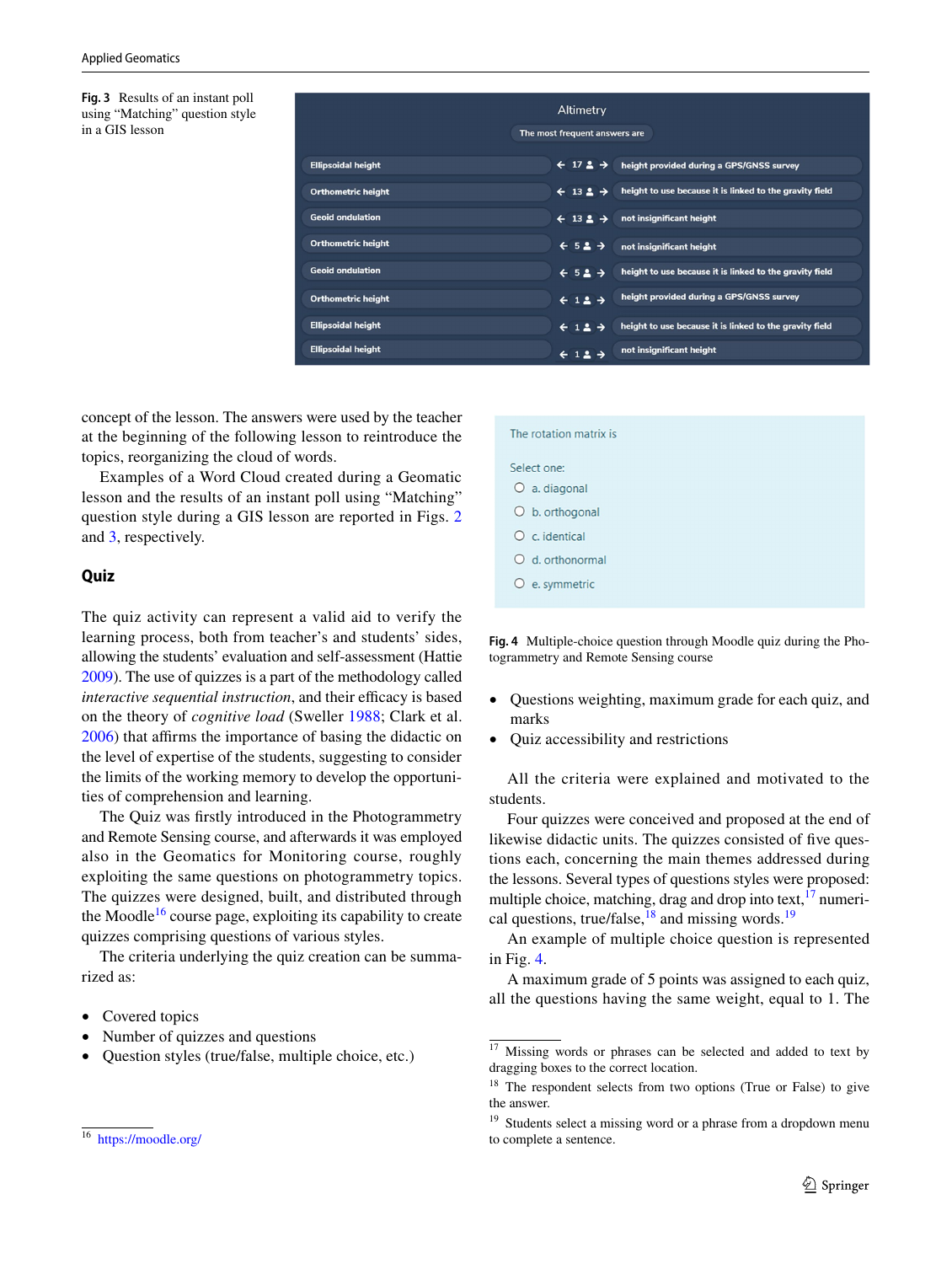quiz tool gives the possibility to diferentiate the questions weighting, based on the difficulty, type of question, or any arbitrary criterion; being the questions relative to fundamental concepts, the better choice seemed to give them the same weight and, consequently, the same maximum grade. Concerning the grade, the choice was to assign 1 point (maximum) to each correct answer and 0 points in case of incorrect answer. This is a non-punitive criterion, which helps to limit the students' anxiety while performing the test. The passing grade was set to 3 points, so that the students should correctly answer to at least three questions to consider the quiz passed; otherwise, the quiz can be repeated for a maximum of three attempts. Each attempt was marked, and the fnal grade was given by the average of obtained marks. In such a way, the students are stimulated to be more concentrated and conscious while answering and they are encouraged to study before trying the quiz, so that the quiz is tackled with a positive attitude and a solid study base. This can help in making the quiz an educational activity, as it is in the teachers' wish, rather than simply an assessment. To enhance this aspect, inside each quiz the questions were shuffled time by time for each attempt, to make the students more focused on the questions content rather than on the question sequence.

It should be noted that the obtained marks for the quizzes did not infuence the fnal exam grade, which derived from the evaluation of the group presentation, the survey activity and data analysis carried out during the course, as well as some additional theoretical questions. In this way, the quizzes were intended to give a feedback frstly to the students, but also to the teacher: the students could verify their comprehension of the main concepts, have a self-assessment of their learning process, and clarify potential doubts, and the teacher could easily follow the learning process, eventually focusing and explaining again the topics where the students have given incorrect answers to the quizzes. On few occasions, the quizzes results gave to the students the opportunity to pose follow-up questions and to clarify some more difficult topics.

No time limit was imposed on the quizzes, so that they are freely accessible, without any predefned time limit (e.g., the quizzes can be set to be accessed in a specifc time window or each question should be answered within a certain time limit). The only limit was imposed to the accessibility of the consecutive lessons: the quizzes were set in a way that the students should complete them and obtain a passing grade (at least 3 correct answers out of 5 questions) to have the access to the next unit material. This criterion gave a crucial role to passing the quiz; otherwise, the lesson material is unavailable, and it incited the students to keep up to date with the study and to tackle the quiz without anxiety but, on the contrary, with an increased self-confdence, given by the awareness of having studied. After attempting

a quiz, a report is available to students, reporting the grade, the correct and incorrect answers, and eventual feedback on wrong answers, without revealing the correct answer, so that the students are motivated to review before attempting the quiz again. In case a quiz is attempted several times, multiple reports are available. The teacher report also includes the number of attempts per student with the corresponding grades and the number of quizzes answered by each student, to control their progress. The resulting reports can be exported from both teacher's and students' sides for a consequent teaching and learning assessment to understand the students' performances.

The design and building of the quizzes were also the occasion to revise the courses educational objectives, to compile them in a proper way, and to link them with the quiz questions.

#### **Glossary**

The glossary is a list of concepts built to be shared within the course. It is intended to be a tool to help the course participants to better focus their attention on the key concepts presented during the course and to make sure that they are clear.

Regarding the use of this tool within the GIS course, it consisted of two phases. In the frst part of the course, in which the teacher provides the theoretical concepts for the correct management of geo-cartographic data, at the end of each lesson, the teacher asked the students to outline which important concepts they thought had been addressed during the lesson itself. Students, on a voluntary and free basis, entered the concepts in the glossary prepared on the Moodle platform dedicated to the course, but without giving a defnition. At the end of the theoretical lessons, the teacher collected all the entries and removed duplicates. Then, students were asked to create groups of 2–4 people each, to make the learning outcomes potentially more signifcant (Swanson et al. [2019](#page-13-14)) following the team-based learning method. The teacher assigned (randomly) to each group some entries to be inserted in a fnal version of the course glossary, complete with their definitions. The definitions could be uploaded by individual students of the group but had to be shared with all group members. The group captain was responsible for checking that the group did its best work. At the end of the course, the teacher corrected the defnitions inserted in the glossary, highlighting errors and inaccuracies in a constructive way. The corrected glossary was a solid basis for the students to prepare for the oral examination.

The glossary has proved to be both a useful tool for the student and a feedback for the teacher, who can check if students have understood the contents of the course. It can be also a valuable tool for the teacher to conduct the oral exam. In fact, the teacher does not evaluate the work of completing the glossary but takes note of the correctness and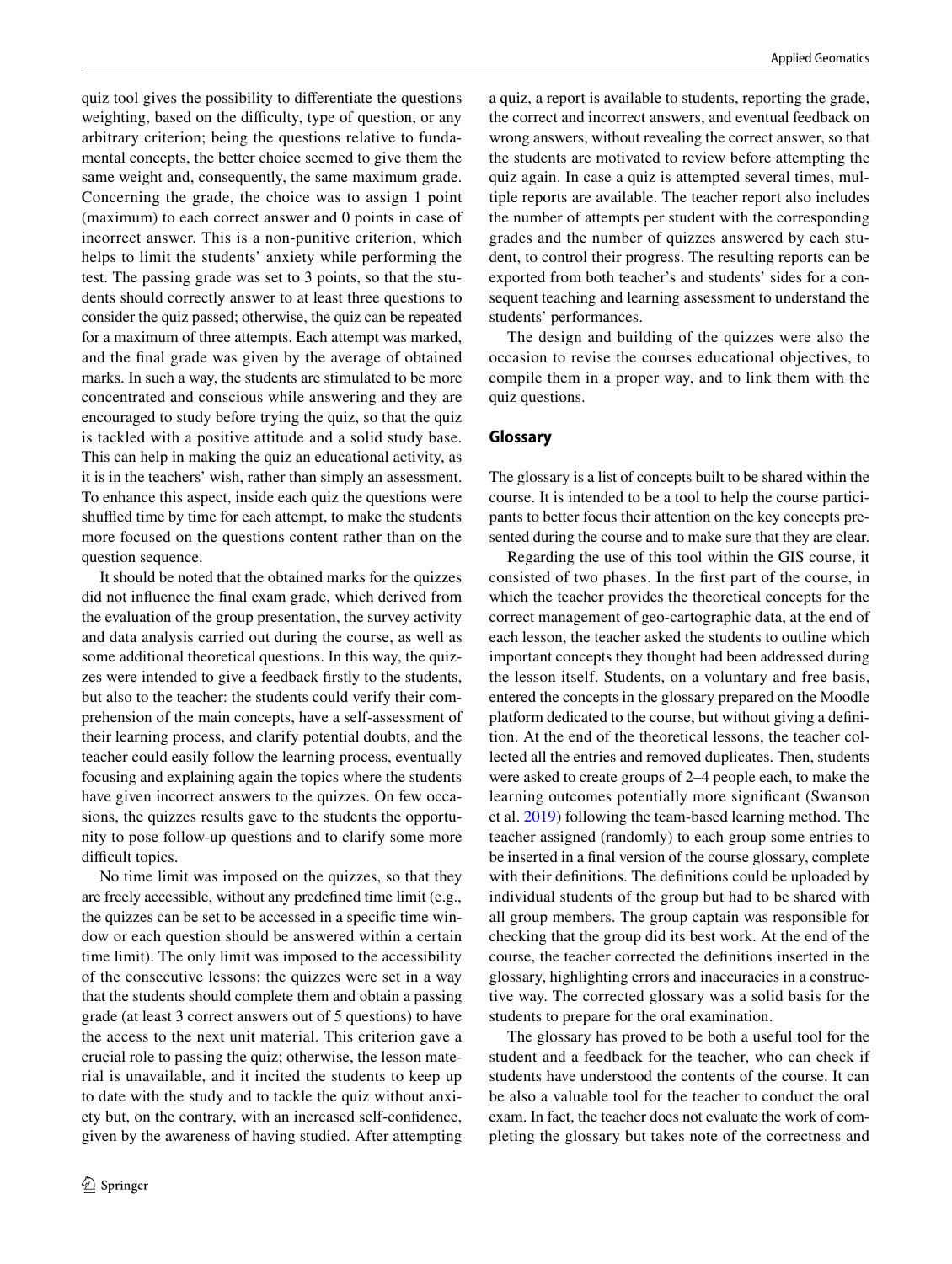completeness of the descriptions entered by each group of students. During the exam, the teacher may ask for clarifcation on some descriptions entered and take into account the quality of the task.

In the Geomatics course, the compilation of a glossary was proposed to the students during the first lesson, asking them to enter some defnitions according to their previous knowledge. It was compiled by 80% of the students. The compilation of a second glossary was proposed at the end of the course, to make the students aware of their own improvement. The low participation in the compilation of this glossary (less than 20%) compromised the autonomous verifcation of the students' learning progress. Moreover, the students' difficulties in approaching the proposed method did not allow to underline the main topics treated during the course.

#### **PBL—problem‑based learning**

The PBL is a didactic methodology whose goal is to resolve meaningful problems (Barrows [2000;](#page-11-11) Torp and Sage [2002](#page-13-15); Hmelo-Silver [2004](#page-12-19)).

In the Geomatics feld of knowledge, PBL teaching strategy is used as a common approach to teach Photogrammetry, Remote Sensing, and Laser Scanning at Aalborg University in Denmark (Höhle [2005\)](#page-12-20). In Cartography and GIS disciplines, since the late 1990s, the most efective education has been carried out applying the PBL approach that offers a close integration between theory and practical training (Chen [1998](#page-11-12)). The advantages of this kind of training in the GIS feld have been highlighted by several authors (Walsh [1992](#page-13-16); Drennon [2005](#page-12-21); Pawson et al. [2006](#page-13-17)).

PBL leads to deeper understanding and better competences compared to more traditional teaching methods, because students focus on attempting to resolve a realistic problem and learning skills that are later transferable to their careers.

Regarding the GIS courses at the Genoa University, the teacher usually applies such teaching technique as follows. For the students at the beginning of their GIS education, it could be better to use a version of the methodology called *problem-solving teaching*, in which the teacher guides the students through all the processes required to solve a problem, without leaving the scholars alone in fnding the solutions (Hattie [2009\)](#page-12-18). In fact, she guides some frst practical exercises in the computer room to show and let the students experience how to import, visualize, and analyze the geocartographic data. Afterwards, the teacher poses some practical and operational problems to the students, asking to solve them. Usually, the solution is set up in classroom, through an initial discussion among the whole class. In the second part of the course, the teacher asks the students to work in small groups, with the help of a teaching support collaborator who is present in the classroom during the teamwork.

This methodology was adopted because of several stud-ies showed its efficacy (Dochy et al. [2003](#page-12-22); Hmelo-Silver et al. [2007](#page-12-23)), knowing that these effects can change depending on the students' level of expertise (Kirschner et al. [2006](#page-12-24); Michael [2006](#page-13-18)). Studies like the one conducted by Koh et al.  $(2008)$  $(2008)$  found that PBL has a significant efficacy only when it is used with students that have already a noteworthy background of knowledge in the feld in which the methodology is used. Moreover, coupling PBL with free and open-source software for geospatial (FOSS4G) science, as proposed during the GIS course in Genoa, is known to enrich the student experience (Mitasova et al. [2012;](#page-13-19) Ciolli et al. [2017\)](#page-11-13), allowing them to explore diferent tools to solve real-world problems or even to develop customized tools.

Despite that, during the remote online lessons due to COVID-19, the problem-solving lessons were initially a monologue of the teacher in front of a monitor, without having any possibility to control what the students were able to do on their computers and without having any feedback from them on the encountered difficulties. Therefore, the teacher decided to adopt a diferent teaching strategy, abandoning PBL and experimenting TBL (Team Based Learning).

#### **TBL—team‑based learning**

The TBL is a group-based learning methodology that set the learning process in a collaborative way (Swanson et al.  $2019$ ). Several studies prove its efficacy (Fuchs et al. [1984](#page-12-26); Phelps [2012\)](#page-13-20).

The GIS students were involved in the practical exercises following these phases:

- Students were asked to form groups of 2–4 people each, to make the learning outcomes potentially more signifcant (Swanson et al. [2019\)](#page-13-14). Even if the backgrounds of the students were heterogeneous, ranging from Civil and Environmental Engineering, Architectural Science to Geological Sciences, the resulting groups were generally homogeneous in origin.
- The teacher proposed to the groups some operative applications in which to analyze the territory or urban environments in GIS; each group had to choose two themes of interest.
- The teacher assigned to each group an operative exercise, choosing, if possible, between the two indicated by the group, trying to ensure that each exercise was assigned to two groups, possibly with diferent cultural backgrounds (Architects, Engineers, Geologists).
- Each operative exercise was prepared and led by the groups in charge. They researched the geographical data useful for the analysis, presented them to the rest of the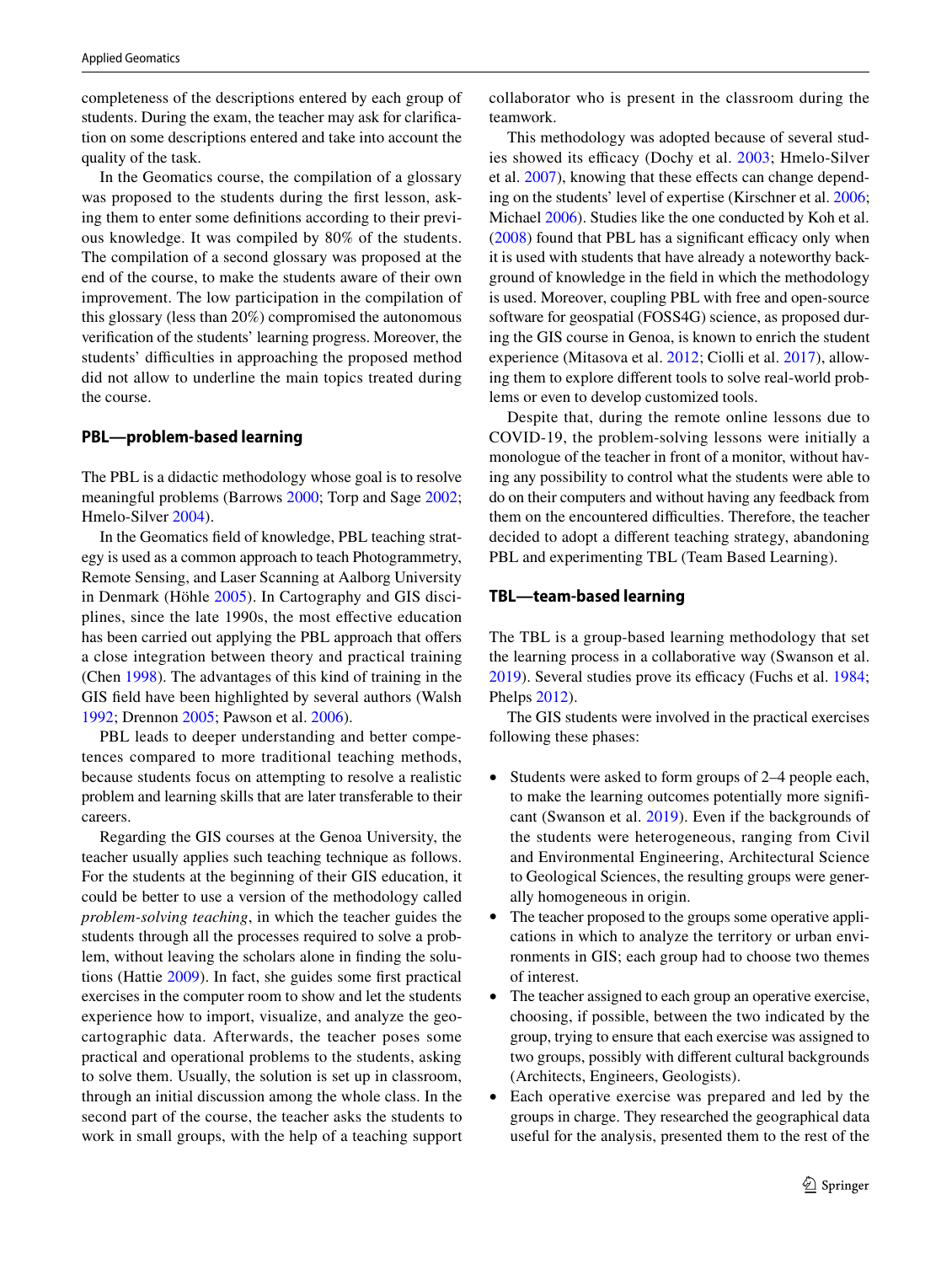class and proposed the analysis procedures. The two groups worked independently, therefore, during the presentation phase of the carried out preparatory work; the approaches and aims of the two groups were compared and enriched by the comparison and discussion.

The teacher supported the two groups and the whole class in the application of the proposed elaborations.

By applying this teaching methodology, students were more involved in the analysis of the application of their interest, but also in the comparison and discussion with colleagues.

During the examination, the students are asked to discuss a teamwork, which can be either an in-depth analysis of the exercise prepared and guided in class, or an application of the same analysis procedures to a diferent geographical area, or, even better, an application that makes use of the analysis procedures seen in several operative exercises.

The TBL approach has been adopted also in the Geomatics, Geomatics for Monitoring, and Photogrammetry and Remote Sensing courses. The working groups have to process and analyze in a critical way the acquired dataset, consisting of:

- Spirit leveling, total station, GNSS measurements to frame in the official cartography, in the Geomatics course
- UAV photogrammetric imagery, Terrestrial Laser Scanner acquisitions and GNSS Ground Control Points (GCPs) coordinates, to monitor buildings or environments with diferent approaches in the Geomatics for Monitoring and in Photogrammetry and Remote Sensing courses

Finally, the students have to prepare a fnal presentation, simulating to interact with the customer in a transparent and critical way according to the obtained results.

### **Didactic videos**

As already stated, the introduction of the described novelties in the didactic process were planned in advance, regardless the COVID-19 health emergency outbreak. Nevertheless, the imposition of the remote and online attendance of the courses efectively conditioned in those subjects which require a feld experimentation, as indeed Geomatics. This aspect was very challenging. The main objective was to provide the information in an alternative way, enough clear, captivating, and instructive to replace the feldwork.

After discovering the potential efectiveness of the use of didactic videos (Ainsworth [1999](#page-11-14); Ainsworth and VanLabeke [2004](#page-11-15); van der Meij and de Jong [2006](#page-13-21)), the demonstrations about the use of the survey techniques instrumentation were

fulflled by means of video clips, recorded, and mounted by the teachers and commented during the lessons.

Three videos have been created, concerning the spirit leveling, the total station, and the GNSS survey techniques.

The video clips concern the instrument positioning, setting, and the point collimation. The shown phases include in detail both the preparation and the measurements, considering the main operative aspects to pay attention to during a survey campaign. A special emphasis is dedicated to the relationship between the fnal precision and the correct set up of the survey work.

The total duration of the three videos is about 15 min. Their goal is to give students the opportunity to have a preliminary approach to the survey instrumentation and its use. In the future, when it will be possible to attend courses and practical sessions again in presence, these videos will be used anyway to make students more aware of what they will do during the feld demonstration.

#### **Indoor surveying with mobile devices**

During academic year 2019/2020, it was not possible to go directly on the feld for practical activities for all the Geomatics courses. The one that mainly sufered from this situation was Geomatics for Monitoring. For this course, the students are typically guided in an integrated surveying campaign involving several geomatics techniques, i.e., laser scanning, UAV, and terrestrial photogrammetry, GNSS, and topographic survey with total station, but it did not take place, due to COVID-19 lock-down. The data resulting from the survey campaign are usually processed, and the coherence of the diferent techniques is checked, e.g., the coordinates of GCPs surveyed with GNSS are compared with the ones surveyed by total station, and the laser scanner point cloud is compared with the one coming from photogrammetry. Moreover, the results of the present academic year are compared with the ones of the previous years, so to underline displacements, if any, as in a real-life monitoring. Despite the restrictions, the students were asked to perform the survey, staying at their houses and using their mobile phones to capture the images. The teacher and the teaching assistant proposed to use as object of the survey a readily available object in every home: four that the students should model into a small heap surrounded by objects they can easily use as GCPs, so to scale the obtained model and to give it a reference frame. The students were instructed on how to take pictures and how to prepare the scene to perform the image shooting. They were also made aware that the photogrammetric software typically does not work properly in case of not textured objects, as the heap of four is, so they were asked to add other ingredients to reach a good quality of the reconstructed 3D model. Each student worked independently and shared his/her results to the teacher, the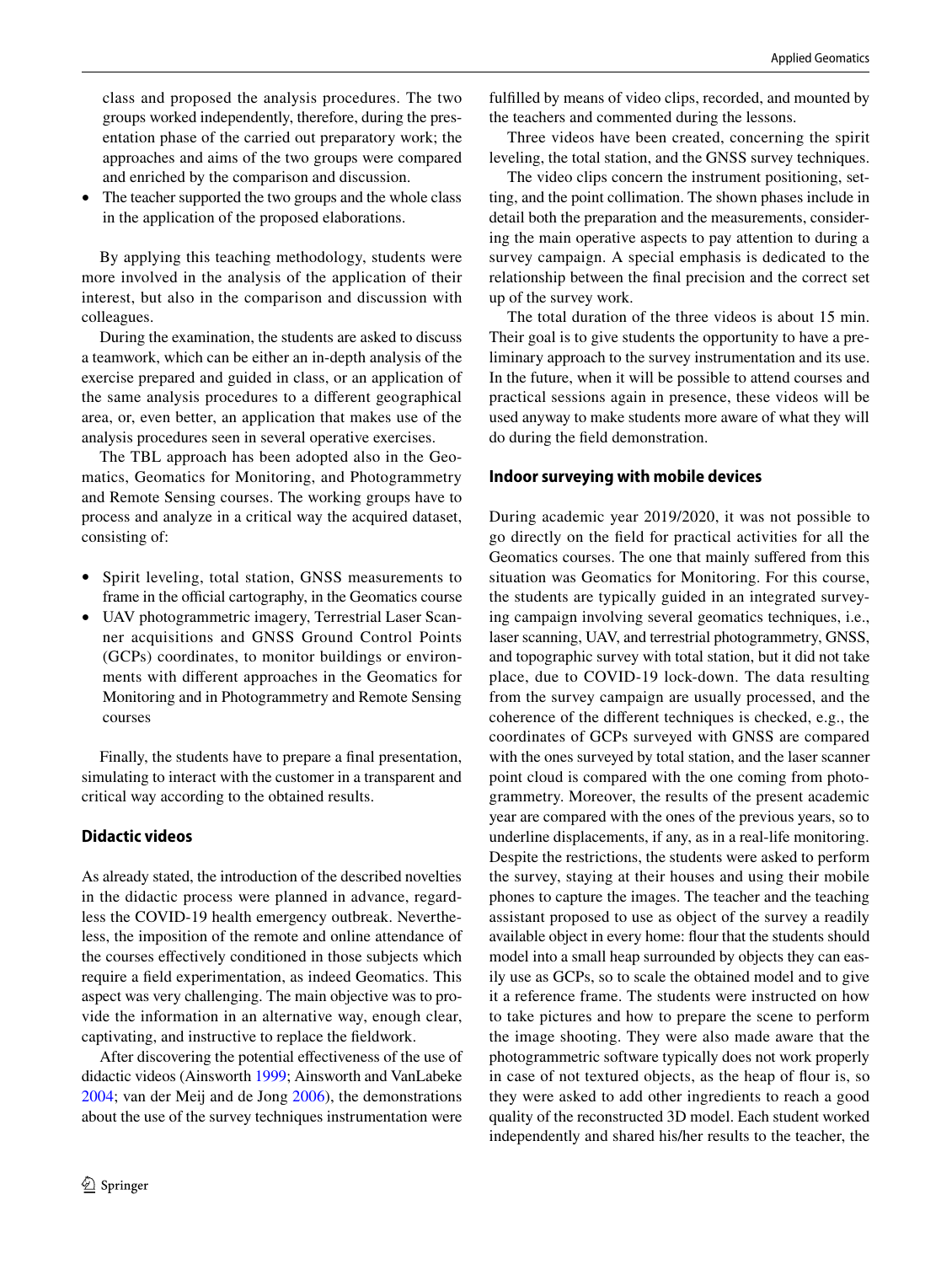teaching assistant, and the other students via videoconference during the lessons, preparing a short presentation to illustrate each step of the followed workfow, from the building of the heap to the placing and measuring of the GCPs, from the image capturing to the processing, together with a discussion on the several ingredients they have added and the efect on the photogrammetric 3D model. Once they all have obtained their own model with satisfying results, the students were asked to remove a small portion from the heap of four and other ingredients, to perform the survey again, and to process the images so to obtain a diferent model of the same object to be compared with the original one and to discuss on the performed comparison.

This approach encouraged students' individual work, creativity, and problem-solving skills but also involved them in a fruitful peer-to-peer comparison and discussion on the obtained results during the presentation of the carried-out work during the lessons. Also in this experience, the teacher and the teaching assistant acted as facilitators of the learning process, guiding the students through a trials and errors learning-by-doing strategy.

Finally, to overcome the lack of use of the other topographic instruments, the students were invited to experience them in laboratory and/or during other survey campaign of the following academic, and they were provided the didactic videos and other online references so to better understand how the main topographic instruments work.

# **Teachers' and students' perception on the experimented innovative didactic tools**

This section is dedicated to a critical analysis on the perception, from both students' and teachers' sides, on the innovative didactic tools that were experimented during the academic year 2019/2020 in Geomatics disciplines.

At the end of the GIS course, through the *Feedback* function on the Moodle platform, the teacher asked the students to express an opinion, anonymously and freely, on the instant poll, the glossary, and the TBL approaches. The interaction between the teacher and the students was considered good, but the impossibility of working in presence, without directly seeing and talking each other to cooperate and fnd solutions together, was considered "penalizing". However, "it was interesting and useful to go and fnd out on frst person the data on the various available geographical data portals."

Despite these general difficulties, it emerges that the instant polls were considered "an appreciated and amusing incitement to study continuously; above all, it is useful to fx immediately the concepts tackled during the lesson, through a schematic and simple method." Moreover, they were "a useful tool to verify the acquired knowledge, to understand if the tackled concept had been fully and correctly understood and learned." Obviously, they were judged "useful if you study continuously, whereas they are less meaningful if you are not up to date with the study." Finally, some students reported that "the instant polls made the lesson less dispersive." These results are in line with other studies that analyzed the use of online polls in distance learning experiences (Christianson [2020;](#page-11-16) Shen et al. [2009,](#page-13-22) [2008;](#page-13-23) Baggaley et al. [2002\)](#page-11-17): these activities make the didactic experience more active, both for students and teachers, and increase the level of interactivity.

Many students found the fnal glossary to be "a useful tool for studying, especially in view of the exam, as it helps to tidy up the information reported in the course slides, in order to extract the fundamental concepts." Instead, the glossary activity at the end of each lesson was considered less useful, as the same words could be entered by several students. Considering this criticism, on the other hand, some students complained that "the number of instant polls and terms to be included in the glossary were too high" and "compiling the glossary required a huge effort and did not allow to distinguish the most important concepts from the rest of the provided information." Despite the interactivity of the glossary, the students experienced a workload that made more difficult their learning process. Considering that these difficulties are not only related to their university experience, but also to the COVID-19 pandemic emergency (Mattarelli 2020), the teacher will use the instant poll instead of the glossary at the end of each theoretical lesson in the future academic years and will extract the most cited words to create the fnal glossary.

Following the current literature about the efectiveness of authentic online assessment (Lock and Redmond [2015;](#page-12-27) Marthur and Murray [2006](#page-12-28)), the TBL approach was considered "useful and structured in the correct way, because it allowed to interact and discuss the various operations that can be carried out." It was therefore "a useful way to get a little more involved, although perhaps it would have been more engaging if the exercise lessons could be carried out in presence." Asking groups with diferent backgrounds and coming from diferent university courses to perform the same operative exercises was an appreciated solution, for the possibility of analyzing the same topic from diferent points of view.

# **Conclusions**

During the academic year 2019/2020, an experimentation of innovative teaching techniques was conceived in Geomatics disciplines at the University of Genoa. It was planned before the COVID-19 emergency and then implemented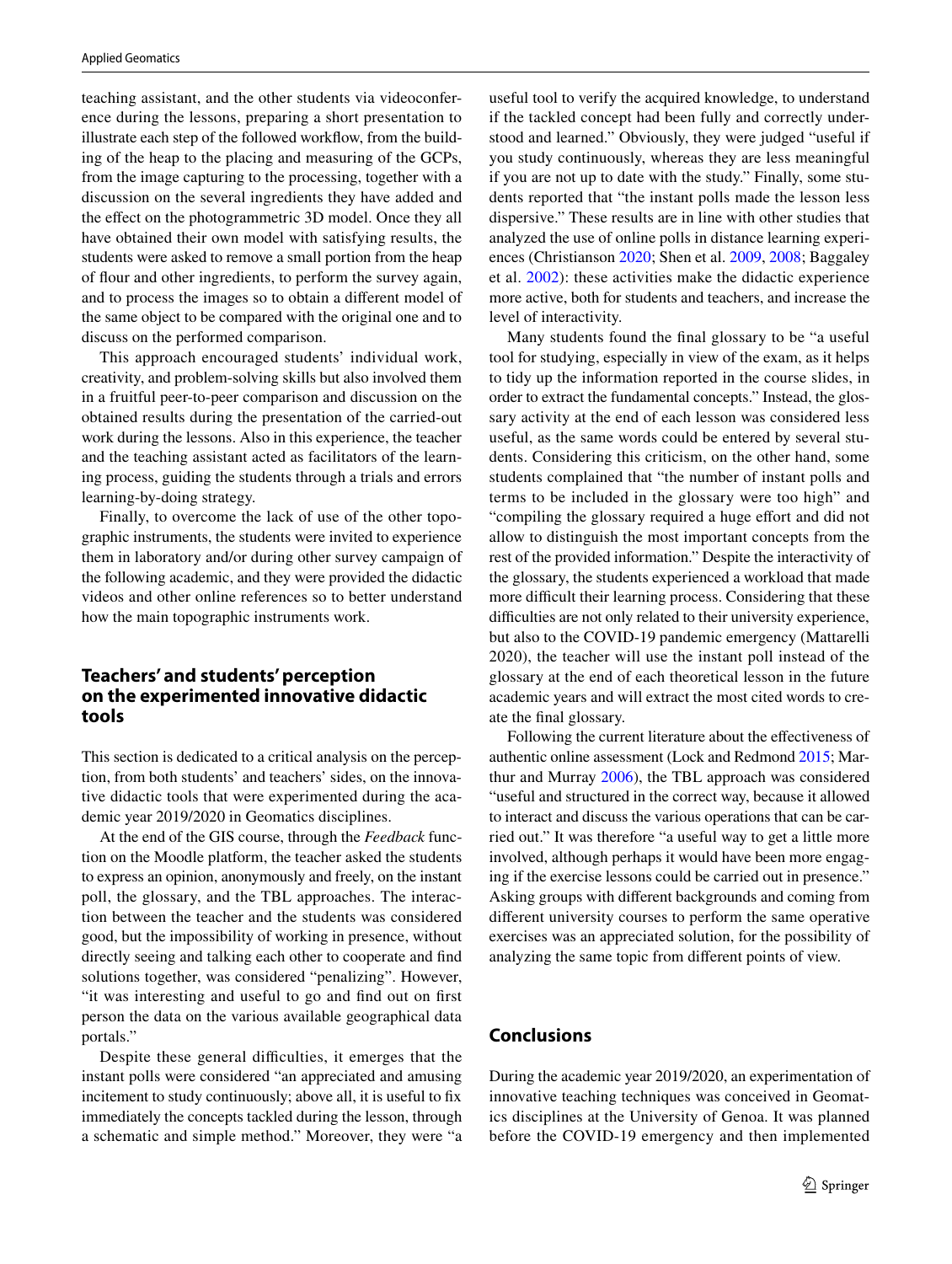adapting to the remote online teaching imposed by the disease outbreak. Several tools and techniques have been used to realize interactive lessons, promoting the student involvement: instant polls, quizzes, glossaries, didactic videos, and team- and problem-based learning (TBL, PBL) approaches. The theoretical basis and the practical method, with which these techniques have been implemented according to the specifc needs and peculiarities of the course, have been here presented.

At the end of 1 year of experimentation, the assessment of the novelties introduced is widely positive. The approach based on TBL technique has been very formative for the students, who get more involved during the lessons. Instant polls, quizzes, and glossaries have made the teachers more aware about the learners' feedback and allowed the students to verify the acquisition of the main concepts, to be better prepared for the fnal exams. Thus, the teachers' proposal is to maintain these innovative teaching tools in the years to come, enriching them further to encourage the verifcation of the students' own training, which is particularly important for their professional future.

Concluding, the positive reaction of the entire community, including teachers, students, and teaching support staf, to the innovations introduced in teaching and learning processes during the COVID-19 sanitary emergency should be particularly mentioned.

**Acknowledgements** The authors wish to thank the students and the teaching support staf, who cooperated in a positive way with the teachers during the pandemic emergency to improve the courses as an important occasion to have a personal growth.

A special thanks to TIDA (University's Didactics Innovation Team, literally "Team di Innovazione Didattica di Ateneo") of Genoa University for their availability in punctually supplying the outcomes of the students' feedbacks to be used in the present work and for having provided the cooperation of an expert on the innovative approach to teaching, represented by one of the authors.

**Data Availability** Not applicable.

**Code availability** Not applicable.

# **Declarations**

**Conflict of interest** The authors declare no competing interests.

**Open Access** This article is licensed under a Creative Commons Attribution 4.0 International License, which permits use, sharing, adaptation, distribution and reproduction in any medium or format, as long as you give appropriate credit to the original author(s) and the source, provide a link to the Creative Commons licence, and indicate if changes were made. The images or other third party material in this article are included in the article's Creative Commons licence, unless indicated otherwise in a credit line to the material. If material is not included in the article's Creative Commons licence and your intended use is not permitted by statutory regulation or exceeds the permitted use, you will need to obtain permission directly from the copyright holder. To view a copy of this licence, visit <http://creativecommons.org/licenses/by/4.0/>.

#### **References**

- <span id="page-11-14"></span>Ainsworth SE (1999) The functions of multiple representations. Comput Educ 33(2–3):131–152. [https://doi.org/10.1016/S0360-](https://doi.org/10.1016/S0360-1315(99)00029-9) [1315\(99\)00029-9](https://doi.org/10.1016/S0360-1315(99)00029-9)
- <span id="page-11-15"></span>Ainsworth SE, VanLabeke N (2004) Multiple forms of dynamic representation. Learn Instr 14(3):241–255. [https://doi.org/10.1016/j.](https://doi.org/10.1016/j.learninstruc.2004.06.002) [learninstruc.2004.06.002](https://doi.org/10.1016/j.learninstruc.2004.06.002)
- <span id="page-11-9"></span>Anderson LW, Krathwohl DR (eds) (2001) A taxonomy for learning, teaching and assessing: a revision of Bloom's Taxonomy of educational objectives, Complete. Longman, New York
- <span id="page-11-17"></span>Baggaley J, Kane T, Wade B (2002) Online polling services. Int Rev Res Open Distance Learn 3(2). [https://doi.org/10.19173/irrodl.](https://doi.org/10.19173/irrodl.v3i2.89) [v3i2.89](https://doi.org/10.19173/irrodl.v3i2.89)
- <span id="page-11-2"></span>Barrile V, Fotia A, Bernardo E, Bilotta G, Modaferi A (2020) Road infrastructure monitoring: an experimental geomatic integrated system. In: Gervasi O. et al. (eds) Computational Science and Its Applications – ICCSA 2020. Lecture Notes in Computer Science 12252. Springer, Cham. [https://doi.org/10.1007/978-3-030-58811-3\\_46](https://doi.org/10.1007/978-3-030-58811-3_46)
- <span id="page-11-11"></span>Barrows HS (2000) Problem-based learning applied to medical education. Southern Illinois University Press, Springfeld
- <span id="page-11-7"></span>Becker FS (2010) Why don't young people want to become engineers? Rational reasons for disappointing decisions. Eur J Eng Educ 35(4):349–366.<https://doi.org/10.1080/03043797.2010.489941>
- <span id="page-11-6"></span>Benvenuto L, Dabove P, Ferrando I, Sguerso D (2021) Preliminary results on tropospheric ZTD estimation by smartphone. Remote Sensing 13(22). <https://doi.org/10.3390/rs13224567>
- <span id="page-11-8"></span>Bonacini E, Inzerillo L, Marcucci M, Santagati C, Todisco F (2015) 3D #DigitalInvasions: a crowdsourcing project for mobile user generated content. Furnace Journal 2:1–12
- <span id="page-11-1"></span>Bovolenta R, Federici B, Berardi R, Passalacqua R, Marzocchi R, Sguerso D (2017) Geomatics in support of geotechnics in landslide forecasting, analysis and slope stabilization. Geoingegneria Ambientale e Mineraria 151(2):57–62
- <span id="page-11-3"></span>Campos MB, Litkey P, Wang Y, Chen Y, Hyyti H, Hyyppä J, Puttonen E (2021) A long-term terrestrial laser scanning measurement station to continuously monitor structural and phenological dynamics of boreal forest canopy. Frontiers in Plant Sciences 11.[https://doi.](https://doi.org/10.3389/fpls.2020.606752) [org/10.3389/fpls.2020.606752](https://doi.org/10.3389/fpls.2020.606752)
- <span id="page-11-12"></span>Chen X (1998) Integrating GIS education with training: a project-oriented approach. J Geogr 97(6):261–268. [https://doi.org/10.1080/](https://doi.org/10.1080/00221349808978843) [00221349808978843](https://doi.org/10.1080/00221349808978843)
- <span id="page-11-16"></span>Christianson AM (2020) Using socrative online polls for active learning in the remote classroom. J Chem Educ 97(9):2701–2705. <https://doi.org/10.1021/acs.jchemed.0c00737>
- <span id="page-11-13"></span>Ciolli M, Federici B, Ferrando I, Marzocchi R, Sguerso D, Tattoni C, Vitti A, Zatelli P (2017) FOSS tools and applications for education in geospatial sciences. ISPRS Int J Geo Inf 6(7):1–16. [https://](https://doi.org/10.3390/ijgi6070225) [doi.org/10.3390/ijgi6070225](https://doi.org/10.3390/ijgi6070225)
- <span id="page-11-10"></span>Clark RC, Nguyen F, Sweller J (2006) Efficiency in learning: evidencebased guidelines to manage cognitive load. Pfeifer, San Francisco
- CloudCompare, ver. 2.11. EDF R&D (France). [https://www.danielgm.](https://www.danielgm.net/cc/) [net/cc/](https://www.danielgm.net/cc/). Accessed 22 November 2021
- <span id="page-11-0"></span>Cristodaro C, Falco G, Ruotsalainen L, Dovis F (2019) On the use of an ultra-tight integration for robust navigation in jammed scenarios. Proceedings of the 32nd International Technical Meeting of the Satellite Division of The Institute of Navigation (ION GNSS+ 2019), Miami, Florida, September 2019, pp. 2991–3004. [https://](https://doi.org/10.33012/2019.16965) [doi.org/10.33012/2019.16965](https://doi.org/10.33012/2019.16965)
- <span id="page-11-4"></span>Dabove P, Grasso N, Piras M (2019) Smartphone-based photogrammetry for the 3D modeling of a geomorphological structure. Applied Sciences 9(18).<https://doi.org/10.3390/app9183884>
- <span id="page-11-5"></span>Di Pietra V, Dabove P, Piras M (2020) Loosely coupled GNSS and UWB with INS integration for indoor/outdoor pedestrian navigation. Sensors 20(21). <https://doi.org/10.3390/s20216292>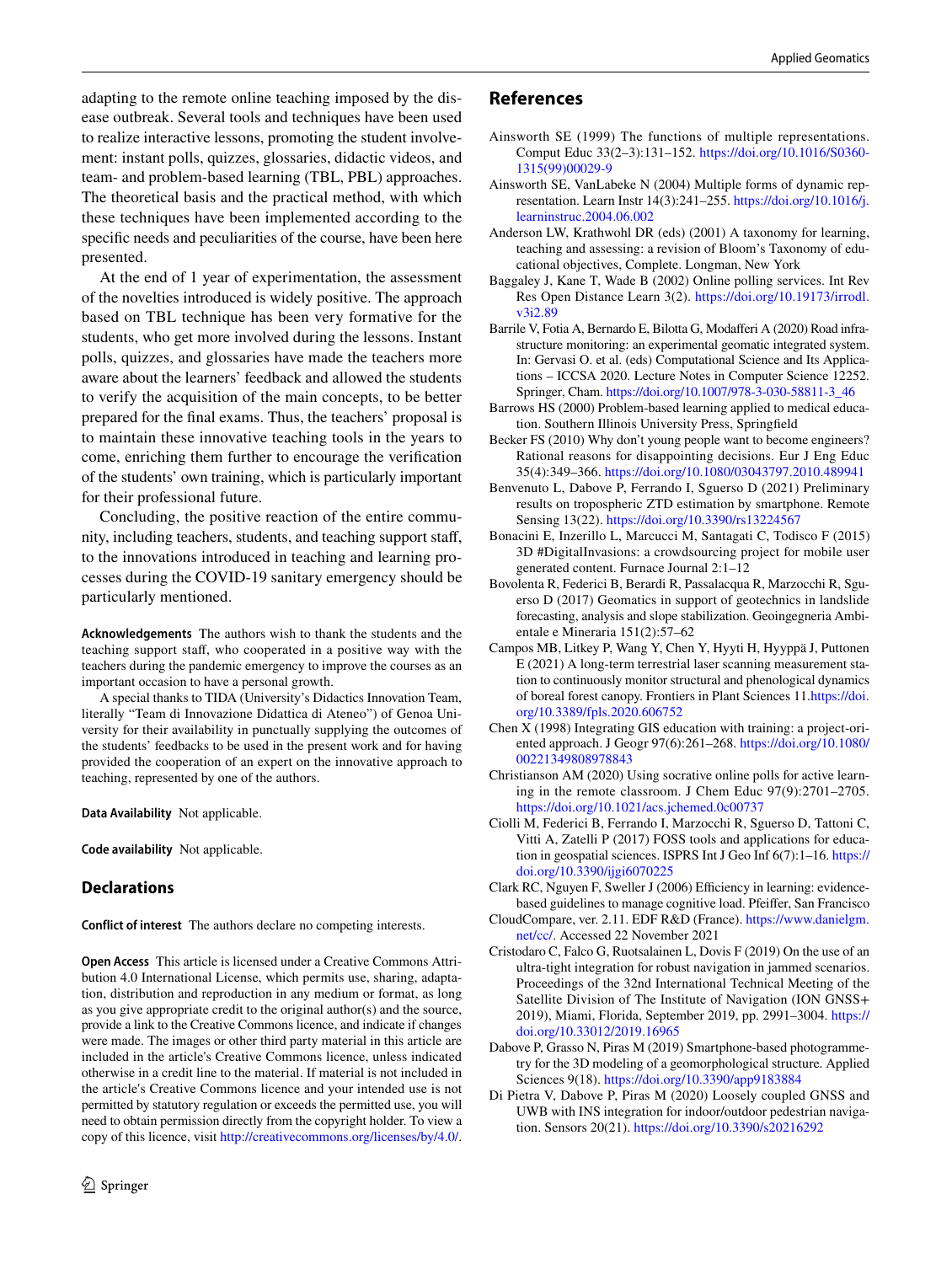- <span id="page-12-22"></span>Dochy F, Segers M, Van den Bossche P, Gijbels D (2003) Efects of problem-based learning: a meta-analysis. Learn Instr 13(5):533– 568. [https://doi.org/10.1016/S0959-4752\(02\)00025-7](https://doi.org/10.1016/S0959-4752(02)00025-7)
- <span id="page-12-21"></span>Drennon C (2005) Teaching geographic information systems in a problem-based learning environment. J Geogr High Educ 29:385–402. <https://doi.org/10.1080/03098260500290934>
- <span id="page-12-15"></span>Ferrando I (2017) GNSS contribution to monitor severe rainfalls: an innovative procedure for wide and orographically complex area with existing infrastructures. Ph.D. Thesis Dissertation, University of Genoa
- <span id="page-12-7"></span>Ferrando I, Federici B, Sguerso D (2018) 2D PWV monitoring of a wide and orographically complex area with a low dense GNSS network. Earth, Planets and Space 70:1–21. [https://doi.org/10.](https://doi.org/10.1186/s40623-018-0824-6) [1186/s40623-018-0824-6](https://doi.org/10.1186/s40623-018-0824-6)
- <span id="page-12-6"></span>Ferrando I, Brandolini P, Federici B, Lucarelli A, Sguerso D, Morelli D, Corradi N (2021) Coastal modifcation in relation to sea storm efects: application of 3D remote sensing survey in Sanremo Marina (Liguria, NW Italy). Water 13(8). [https://doi.org/10.3390/](https://doi.org/10.3390/w13081040) [w13081040](https://doi.org/10.3390/w13081040)
- <span id="page-12-26"></span>Fuchs LS, Deno SL, Mirkin PK (1984) The effects of frequent curriculum-based measurement and evaluation on pedagogy, student achievement, and student awareness of learning. Am Educ Res J 21(2):449–460
- <span id="page-12-16"></span>Gagliolo S (2021) Photogrammetric suite to manage the survey workfow in challenging environments and conditions. Ph.D. Thesis Dissertation, University of Genoa
- <span id="page-12-3"></span>Gagliolo S, Fagandini R, Passoni D, Federici B, Ferrando I, Pagliari D, Pinto L, Sguerso D (2018) Parameter optimization for creating reliable photogrammetric models in emergency scenarios. Applied Geomatics 10(4):501–514. [https://doi.org/10.1007/](https://doi.org/10.1007/s12518-018-0224-4) [s12518-018-0224-4](https://doi.org/10.1007/s12518-018-0224-4)
- <span id="page-12-4"></span>Gagliolo S, Passoni D, Federici B, Ferrando I, Sguerso D (2019) U.Ph.O. and MAGO: Two useful instruments in support of photogrammetric UAV survey. International Archives of the Photogrammetry, Remote Sensing and Spatial Information Sciences XLII-2:289–296. [https://doi.org/10.5194/isprs-archi](https://doi.org/10.5194/isprs-archives-XLII-2-W13-289-2019) [ves-XLII-2-W13-289-2019](https://doi.org/10.5194/isprs-archives-XLII-2-W13-289-2019)
- <span id="page-12-11"></span>Gil-Docampo M, Ortiz-Sanz J, Rego-Sanmartin T, Arza-Garcia M (2019) A world wide web-based practice that disseminates photogrammetry: inspiring secondary students to pursue geomatics careers. IEEE Geoscience and Remote Sensing Magazine 7(1):86–97.<https://doi.org/10.1109/MGRS.2018.2876565>
- <span id="page-12-5"></span>Gobbi S, Ciolli M, La Porta N, Rocchini D, Tattoni C, Zatelli P (2019) New tools for the classifcation and fltering of historical maps. ISPRS International Journal of Geo-Information 8(10). <https://doi.org/10.3390/ijgi8100455>
- <span id="page-12-1"></span>Gonzalez R, Dabove P (2019) Performance assessment of an ultra lowcost inertial measurement unit for ground vehicle navigation. Sensors 19(18).<https://doi.org/10.3390/s19183865>
- GRASS GIS, ver 7.8. GRASS Development Team, Beaverton (OR, United States). [https://grass.osgeo.org/.](https://grass.osgeo.org/) Accessed 22 November 2021.
- <span id="page-12-18"></span>Hattie J (2009) Visible Learning. A synthesis of over 800 meta-analyses relating to achievement. Routledge, London
- <span id="page-12-14"></span>Hebebci MT, Bertiz Y, Alan A (2020) Investigation of views of students and teachers on distance education practices during the coronavirus (COVID-19) pandemic. International Journal of Technology in Education and Science 4(4):267–282. [https://doi.](https://doi.org/10.46328/ijtes.v4i4.113) [org/10.46328/ijtes.v4i4.113](https://doi.org/10.46328/ijtes.v4i4.113)
- <span id="page-12-19"></span>Hmelo-Silver CE (2004) Problem-based learning: what and how do students learn? Educ Psychol Rev 16(3):235–266. [https://doi.org/](https://doi.org/10.1023/B:EDPR.0000034022.16470.f3) [10.1023/B:EDPR.0000034022.16470.f3](https://doi.org/10.1023/B:EDPR.0000034022.16470.f3)
- <span id="page-12-23"></span>Hmelo-Silver CE, Duncan RG, Chinn CA (2007) Scafolding and achievement in problem-based and inquiry learning: a response to

Kirschner, Sweller, and Clark. Educational Psychologist 42(2):99– 107.<https://doi.org/10.1080/00461520701263368>

- <span id="page-12-20"></span>Höhle J (2005) Project-based learning in geomatics at Aalborg University. In: König G, Lehmann H, Köhring R (eds) Tools and techniques for E-learning: proceedings of the ISPRS working group VI/1 - VI/2. Institute of Geodesy and Geoinformation Science, Technische Universität Berlin. [http://www.igg.tu-berlin.de/ConfM](http://www.igg.tu-berlin.de/ConfMan/ISPRS/proceedings/) [an/ISPRS/proceedings/](http://www.igg.tu-berlin.de/ConfMan/ISPRS/proceedings/)
- <span id="page-12-24"></span>Kirschner PA, Sweller J, Clark RE (2006) Why minimal guidance during instruction does not work: an analysis of the failure of constructivist, discovery, problem-based, experiential, and Inquiry-Based teaching. Educational Psychologist 41(2):75–86. [https://](https://doi.org/10.1207/s15326985ep4102_1) [doi.org/10.1207/s15326985ep4102\\_1](https://doi.org/10.1207/s15326985ep4102_1)
- <span id="page-12-25"></span>Koh GC, Khoo HE, Wong ML, Koh D (2008) The effects of problembased learning during medical school on physician competency: a systematic review. Can Med Assoc J 178(1):34–41. [https://doi.](https://doi.org/10.1503/cmaj.070565) [org/10.1503/cmaj.070565](https://doi.org/10.1503/cmaj.070565)
- <span id="page-12-8"></span>Kolb AY, Kolb DA (2005) Learning styles and learning spaces: enhancing experiential learning in higher education. Academy of Management Learning & Education 4(2):193–212. [https://doi.](https://doi.org/10.5465/amle.2005.17268566) [org/10.5465/amle.2005.17268566](https://doi.org/10.5465/amle.2005.17268566)
- <span id="page-12-12"></span>König G, Shih PTY, Katterfeld C (2012) E-learning – best practice in photogrammetry, remote sensing and GIS – status and challenges. International Archives of the Photogrammetry, Remote Sensing and Spatial Information Sciences XXXIX:91–96. [https://doi.org/](https://doi.org/10.5194/isprsarchives-XXXIX-B6-91-2012) [10.5194/isprsarchives-XXXIX-B6-91-2012](https://doi.org/10.5194/isprsarchives-XXXIX-B6-91-2012)
- <span id="page-12-9"></span>Kosmatin Fras M, Grigillo D (2016) Implementation of active teaching methods and emerging topics in Photogrammetry and Remote Sensing subjects. Int Arch Photogramm Remote Sens Spat Inf Sci XLI-B6:87–94. [https://doi.org/10.5194/isprs-archi](https://doi.org/10.5194/isprs-archives-XLI-B6-87-2016) [ves-XLI-B6-87-2016](https://doi.org/10.5194/isprs-archives-XLI-B6-87-2016)
- <span id="page-12-2"></span>Leppälä L, Honkala S, Ferrara G, Kirkko-Jaakkola M, Kuusniemi H, Miettinen-Bellevergue S (2019) Challenges in Arctic navigation: the user perspective. 2019 European Navigation Conference (ENC), Warsaw, Poland. [https://doi.org/10.1109/EURONAV.](https://doi.org/10.1109/EURONAV.2019.8714187) [2019.8714187](https://doi.org/10.1109/EURONAV.2019.8714187)
- <span id="page-12-27"></span>Lock JV, Redmond P (2015) Empowering learners to engage in their authentic online assessment. Assessment in online and blended learning environments. Information Age Publishing, Charlotte, NC, United States, pp 21–38
- <span id="page-12-13"></span>Luhmann T (2016) Learning photogrammetry with interactive software tool PhoX International Archives of the Photogrammetry. Remote Sensing and Spatial Information Sciences XLI:39–44. [https://doi.](https://doi.org/10.5194/isprsarchives-XLI-B6-39-2016) [org/10.5194/isprsarchives-XLI-B6-39-2016](https://doi.org/10.5194/isprsarchives-XLI-B6-39-2016)
- <span id="page-12-10"></span>Martín-Romero JL, Pérez-Martín E, Herrero Tejedor TR, Prieto JF, Velasco Gómez J, López-Cuervo Medina S, Molina Sánchez I, Pérez Zapata C, Aguirre de Mata J, Mateos Martín H, Conejo Martín MA, López Herrera J (2018) Virtual reality immersive of geomatic techniques learning. In 10<sup>th</sup> International Conference on Education and New Learning Technologies, IATED, pp. 7177–7181.<https://doi.org/10.21125/edulearn.2018.1694>
- <span id="page-12-17"></span>Marzocchi R, Federici B, Cannata M, Cosso T, Syriou A (2014) Comparison of one-dimensional and two-dimensional GRASS GIS models for flood mapping. Applied Geomatics 6(4):245–254. <https://doi.org/10.1007/s12518-014-0140-1>
- <span id="page-12-0"></span>Marzocchi R, Leotta M, Federici B, Delzanno G (2017) The NAR-VALO project: real time collision avoidance system in a GIS environment based on precise GNSS positioning. Geoingegneria Ambientale e Mineraria 151(2):33–38
- <span id="page-12-28"></span>Mathur S, Murray T (2006) Authentic assessment online: a practical and theoretical challenge in higher education. In Online Assessment, Measurement and Evaluation: Emerging Practices, edited by David Williams, et al., IGI Global, pp. 238–258. [https://doi.](https://doi.org/10.4018/978-1-59140-747-8.ch014) [org/10.4018/978-1-59140-747-8.ch014](https://doi.org/10.4018/978-1-59140-747-8.ch014)